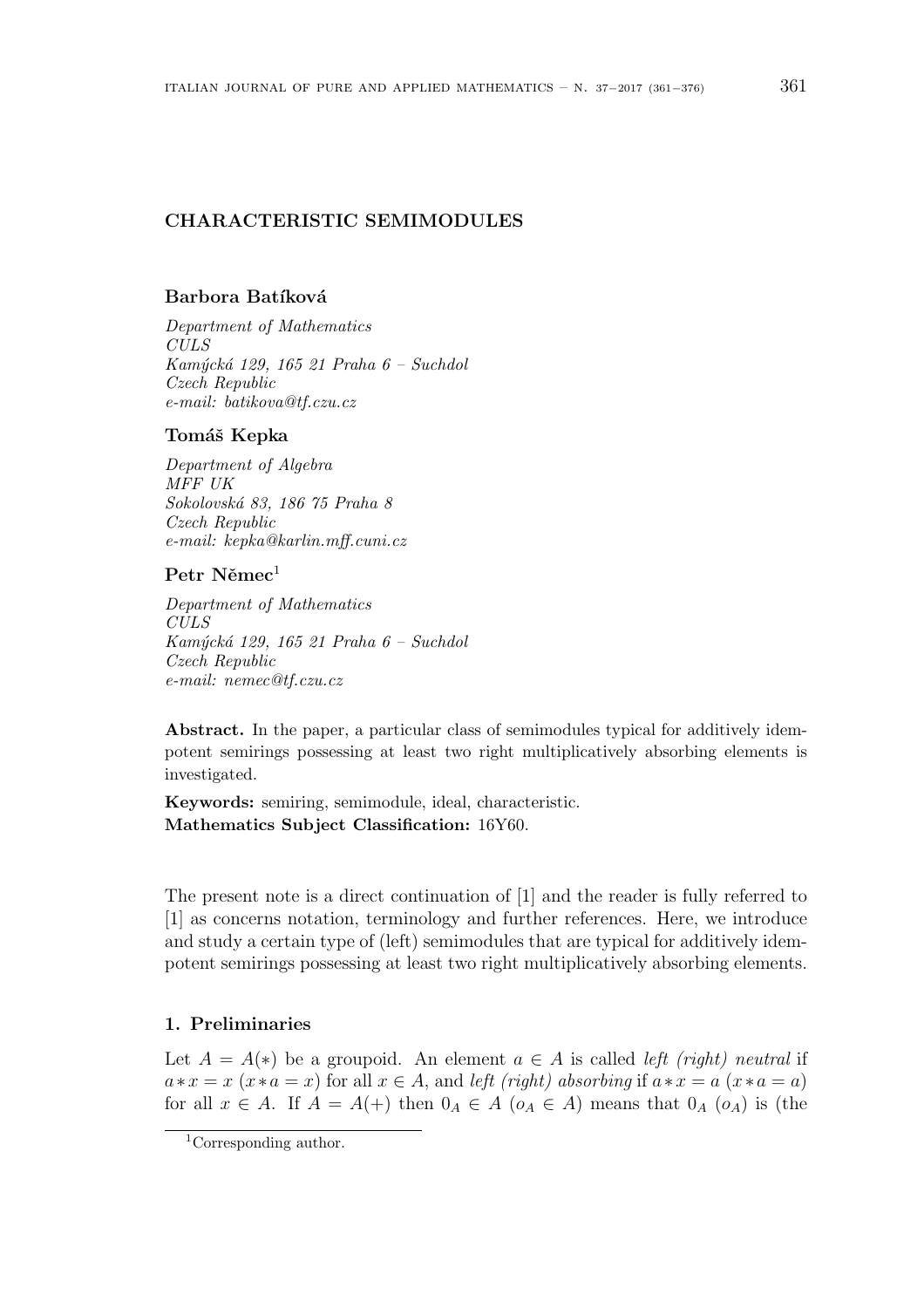unique) left and right neutral (absorbing) element of  $A(+)$  and  $0_A \notin A$  ( $o_A \notin A$ ) denotes the fact that  $A(+)$  has no (left and right) neutral (absorbing) element.

Similarly, if  $A = A(\cdot)$ , then  $1_A \in A$  means that  $1_A$  is (the unique) left and right neutral element of  $A(\cdot)$ .

A semiring is a non-empty set equipped with two associative binary operations that are usually written as addition and multiplication. The addition is commutative and the multiplication distributes over the addition. Given a semiring *S*, a (left *S*-)semimodule ( $sM = M$  is a commutative semigroup  $M(+)$ together with a scalar multiplication  $S \times M \to M$  such that  $(a + b)x = ax + bx$ ,  $a(x + y) = ax + ay$  and  $a(bx) = (ab)x$  for all  $a, b \in S$  and  $x, y \in M$ . If *S* is a semiring then  $R = R(S) = \{a \in S \mid Sa = \{a\}\}\$  denotes the set of right multiplicatively absorbing elements. If  $a \in R(S)$  then  $a + a = aa + aa = (a + a)a = a$ and  $a(b + b) = ab + ab = ab$  for every  $b \in S$ . Consequently, the semiring *S* is additively idempotent, provided that the right semimodule  $R(S)$ <sup>S</sup> is faithful, i.e., for all  $a, b \in S$ ,  $a \neq b$ , there is at least one  $x \in R(S)$  with  $xa \neq xb$ .

The semiring *S* is called (*congruence-*)*simple* if it has just two congruence relations (then these are id<sub>S</sub> and  $S \times S$  and  $|S| \ge 2$ ). If *S* is simple and the ideal  $R(S)$  contains at least two elements then  $R(S)$ <sub>*S*</sub> is faithful and *S* is additively idempotent (see  $[1, 7.1]$ ).

Throughout the paper, all semirings and semimodules are assumed to be additively idempotent. It means that the respective additive semigroups  $M(+)$ are semilattices, where the basic order relation is given by  $\alpha \leq \beta$  iff  $\alpha + \beta = \beta$ .

## **2. Characteristic semimodules (a)**

Let *S* be a non-trivial semiring and *M* be a (left *S*-)semimodule. The semimodule *M* will be called

- $-$  *precharacteristic* if  $|M|$  ≥ 2, 0 $_M$  ∈  $M$ ,  $o_M$  ∈  $M$ ,  $S0_M$  = {0 $_M$ } and  $S$ *oM* = {*o<sub><i>M*</sub>}</sub> (in this case, we put  $N = M \setminus \{o_M\}$  and  $L = M \setminus \{0_M\}$ );
- *characteristic* if *M* is faithful (i.e., for all  $a, b \in S$ ,  $a \neq b$ , there is  $x \in M$ with  $ax \neq bx$ , precharacteristic and there is a mapping  $\underline{\varepsilon}: N \to S$  such that  $\underline{\varepsilon}(x)y = 0_M$  and  $\underline{\varepsilon}(x)z = o_M$  for all  $x, y, z \in M$ ,  $y \le x, z \nle x$ .

In the rest of this section, assume that *M* is a characteristic semimodule.

**2.1 Lemma.**  $|M| \geq 3$  *and*  $|N| \geq 2$ *.* 

**Proof.** Since  $|S| \geq 2$  and *M* is faithful, there are  $a, b \in S$  and  $x \in M$  such that  $ax \neq bx$ . Then  $x \neq 0_M$ ,  $x \neq o_M$  and  $|M| \geq 3$ .

# **2.2 Proposition.** *The semimodule M is simple.*

**Proof.** Let  $\alpha$  be a congruence of the semimodule *M*. If  $(0_M, o_M) \in \alpha$  then  $\alpha =$  $M \times M$ . If  $(x, o_M) \in \alpha$  for at least one  $x \in N$  then  $(0_M, o_M) = (\underline{\varepsilon}(x)x, \underline{\varepsilon}(x)o_M) \in \alpha$ . If  $x, y \in N$  are such that  $x \nleq y$  and  $(x, y) \in \alpha$  then  $(0_M, o_M) = (\underline{\varepsilon}(y)y, \underline{\varepsilon}(y)x) \in \alpha$ .

**2.3 Proposition.**  $\varepsilon$  *is an injective mapping of N into*  $R = R(S)$  *and*  $|R| \geq 2$ *.*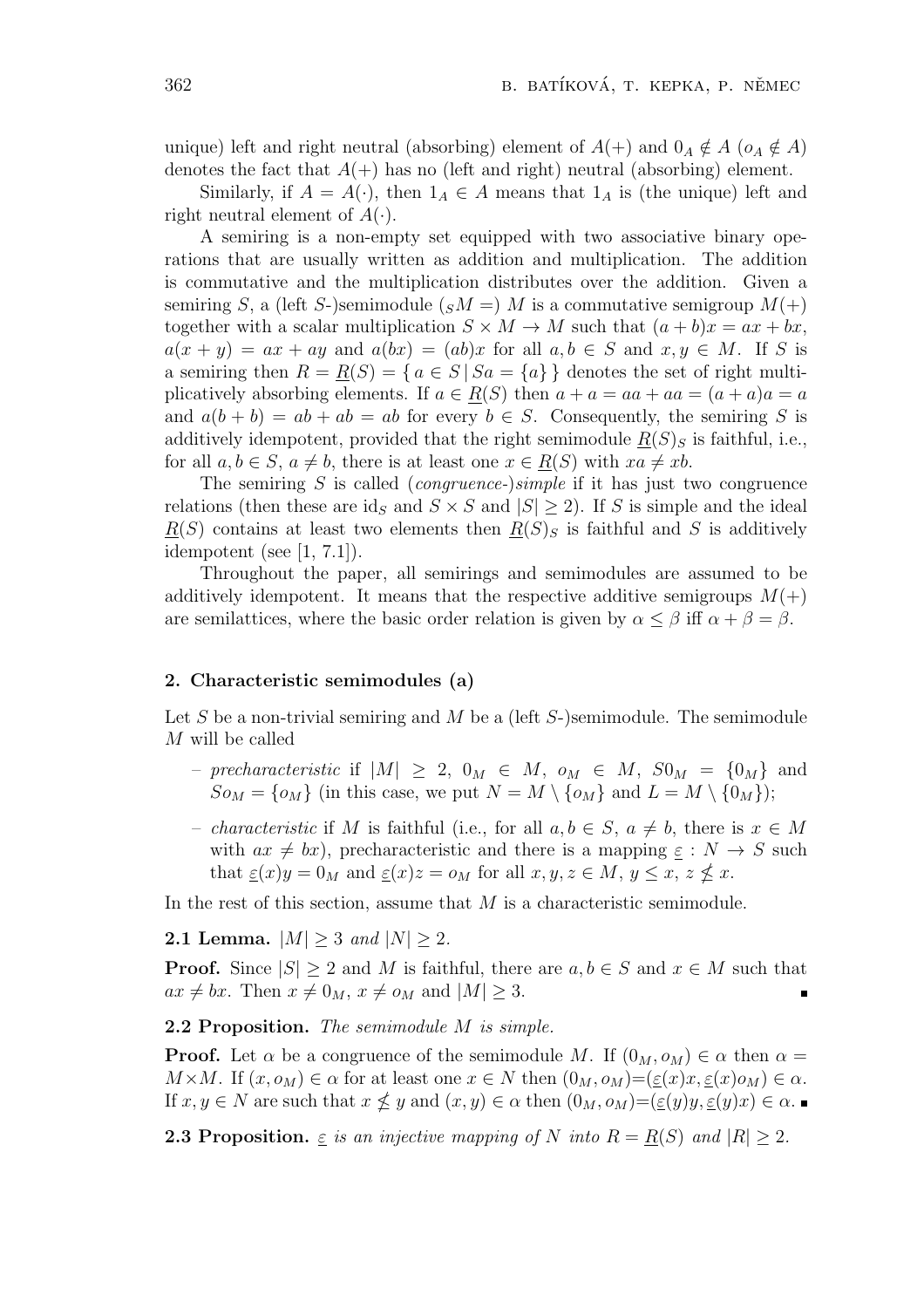**Proof.** We have  $a \underline{\varepsilon}(x) y = \underline{\varepsilon}(x) y$  for all  $a \in S$ ,  $x \in N$  and  $y \in M$ . Since M is faithful, we get  $a \underline{\varepsilon}(x) = \underline{\varepsilon}(x)$  and  $\underline{\varepsilon}(x) \in R$ . If  $\underline{\varepsilon}(x_1) = \underline{\varepsilon}(x_2)$  then  $0_M = \underline{\varepsilon}(x_1)x_1 =$  $\varepsilon$ (*x*<sub>2</sub>)*x*<sub>1</sub> and so  $x_1 \le x_2$ . Symmetrically,  $x_2 \le x_1$  and we get  $x_1 = x_2$ .

### **2.4 Lemma.**

- (i)  $R = \{ a \in S \mid aM = \{0_m, o_M\} \}.$
- (ii)  $\underline{\varepsilon}(0_M) = o_S = o_R \in R$ .
- (iii)  $o_S L = \{o_M\}$ .

**Proof.** (i) If  $a \in R$  and  $x \in M$  are such that  $ax \in N$  then  $ax = \underline{\varepsilon}(ax)ax = 0_M$ . Thus  $aM = \{0_M, o_M\}$ . Conversely, if  $a \in S$  is such that  $aM = \{0_M, o_M\}$  then  $bax = ax$  for all  $b \in S$  and  $x \in M$ . Since *M* is faithful, we get  $ba = a$  and  $a \in R$ . (ii) We have  $(\underline{\varepsilon}(0_M) + a)x = \underline{\varepsilon}(0_M)x + ax = o_M + ax = o_M = \underline{\varepsilon}(0_M)x$  for every  $x \in L$  and  $a \in S$ . Of course,  $(\underline{\varepsilon}(0_M)+a)0_M = 0_M = \underline{\varepsilon}(0_M)0_M$ . Since *M* is faithful, we get  $\underline{\varepsilon}(0_M) + a = \underline{\varepsilon}(0_M)$  and  $\underline{\varepsilon}(0_M) = o_S$ . By 2.3,  $o_S \in R$ . (iii) If  $x \in L$  then  $o_S x = \underline{\varepsilon}(0_M)x = o_M$ , since  $x \not\leq 0_M$ .

**2.5 Proposition.** *The right S-semimodule R<sup>S</sup> is faithful.*

**Proof.** Let  $a, b \in S$ ,  $a \neq b$ . Since the left semimodule  $sM$  is faithful, there is  $x \in M$  with  $ax \neq bx$  and we can assume that  $bx \nleq ax$ . Then  $ax \in N$ ,  $c = \underline{\varepsilon}(ax) \in R$  by 2.3 and  $cax = 0_M \neq o_M = cbx$ . Consequently,  $ca \neq cb$ .

**2.6 Proposition.** The semiring *S* is simple if and only if  $R + S = S$  and the *right semimodule R<sup>S</sup> is simple.*

**Proof.** First, assume that *S* is a simple semiring. The relation  $\alpha = ((R + S) \times$  $(R + S)$ )∪id<sub>S</sub> is a congruence of *S* and  $R \times R \subseteq \alpha$ . Since  $|R| \geq 2$  by 2.3, we have  $\alpha \neq id_S$ , and hence  $\alpha = S \times S$  and  $R + S = S$ . Let  $\sigma$  be a congruence of the right semimodule *R<sub>S</sub>*. Define a relation  $\beta$  on *S* by  $(a, b) \in \beta$  iff  $(ca, cb) \in \sigma$  for every  $c \in R$ . Then  $\beta$  is a congruence of the semiring *S* and  $\sigma = \beta \cap (R \times R)$ . Since *S* is simple, we have either  $\beta = id_S$  and  $\sigma = id_R$  or  $\beta = S \times S$  and  $\sigma = R \times R$ .

Now, assume that  $R + S = S$  and  $R_S$  is simple. Let  $\varrho \neq id_S$  be a congruence of the semiring *S* and  $(a, b) \in \varrho, a \neq b$ . Since  $R<sub>S</sub>$  is faithful by 2.5, we have  $ca \neq cb$  for at least one  $c \in R$ , and hence  $\gamma = \rho \cap (R \times R) \neq \text{id}_R$ . Clearly,  $\gamma$  is a congruence of  $R_S$ , so that  $\gamma = R \times R$  and  $R \times R \subseteq \varrho$ . If  $d \in S$  then  $d = e + f$  for some  $e \in R$  and  $f \in S$ ,  $(e, o_S) \in \varrho$  (see 2.4(ii)) and  $(d, o_S) = (e + f, o_S + f) \in \varrho$ . Thus  $\rho = S \times S$ .  $\blacksquare$ 

**2.7 Lemma.** Let  $a \in S$  and  $x \in M$ . Then  $ax = 0_M$  iff  $x \in N$  and  $a \leq \underline{\varepsilon}(x)$ .

**Proof.** If  $ax = 0_M$  then  $x \neq o_M$  and  $(a + \underline{\varepsilon}(x))y = \underline{\varepsilon}(x)y$  for every  $y \in M$ . Since *SM* is faithful,  $a + \underline{\varepsilon}(x) = \underline{\varepsilon}(x)$  and  $a \leq \underline{\varepsilon}(x)$ . Conversely, if  $a \leq \underline{\varepsilon}(x)$ ,  $x \in N$ , then  $ax \leq \underline{\varepsilon}(x)x = 0_M.$ 

**2.8 Lemma.** Let  $x, y \in N$ . Then  $x \leq y$  iff  $\varepsilon(y) \leq \varepsilon(x)$ .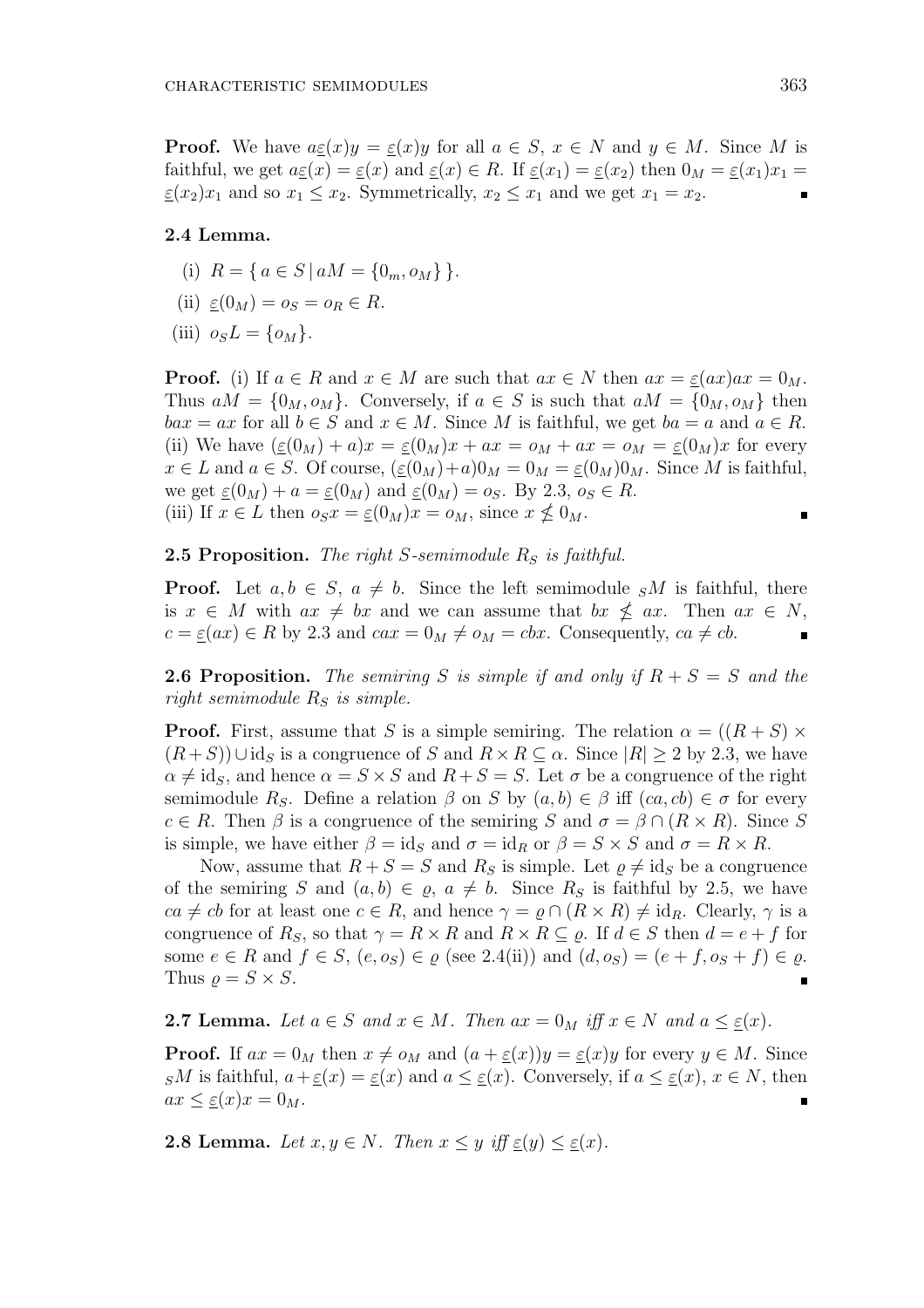**Proof.** If  $x \leq y$  then  $\underline{\varepsilon}(y)x = 0$ *M* and  $\underline{\varepsilon}(y) \leq \underline{\varepsilon}(x)$  by 2.7. Conversely, if  $\underline{\varepsilon}(y) \leq \underline{\varepsilon}(x)$  then  $\underline{\varepsilon}(y)x \leq \underline{\varepsilon}(x)x = 0_M$ , and hence  $x \leq y$ .

**2.9 Lemma.** If  $a \in R \setminus \{o_S\}$  then  $a \leq \underline{\varepsilon}(x)$  for at least one  $x \in K = M \setminus \{0_M, o_M\}$ . **Proof.** Since  $a \neq o_S = \underline{\varepsilon}(0_M)$  (see 2.4(ii)), there is  $x \in K$  with  $ax = 0_M$  (use 2.4). Now, 2.7 applies.

**2.10 Proposition.** The following conditions are equivalent for  $a \in S$ :

- (i)  $a = 0_S$ .
- (ii)  $a = 0_R$ *.*
- (iii)  $a + \underline{\varepsilon}(x) = \underline{\varepsilon}(x)$  *for every*  $x \in N$ *.*
- $(iv)$   $aN = \{0_M\}.$

*If*  $o_N \in N$  *then these conditions are equivalent to*  $ao_N = 0_M$ *.* 

**Proof.** (i) implies (iii) and (ii) implies (iii) trivially.

(iii) implies (iv).  $0_M = \underline{\varepsilon}(x)x = (\underline{\varepsilon}(x) + a)x = \underline{\varepsilon}(x)x + ax = ax$  for every  $x \in N$ . (iv) implies (i) and (ii). First,  $a \in R$  by 2.4(i). Further,  $(a + b)x = ax + bx$  $0_M + bx = bx$  for all  $b \in S$  and  $x \in N$ . Then  $(a + b)y = by$  for every  $y \in M$  and, since *M* is faithful, we have  $a + b = b$ . Thus  $a = 0<sub>S</sub> = 0<sub>R</sub>$ .

**2.11 Lemma.** *Let*  $0_S \in S$ *. Then:* 

- (i)  $0_s \in R$ *.*
- (ii)  $N + N = N$ *.*
- (iii)  ${ a \in S \mid 0_S a = 0_S } = { a \in S \mid aN \subseteq N }$ .
- (iv)  $0_S = \varepsilon(w)$  for  $w \in N$  *iff*  $w$  *is the greatest element of*  $N$ *.*
- (v) *For all*  $a, b \in \varepsilon(N)$  *there is*  $c \in \varepsilon(N)$  *with*  $c \leq a$  *and*  $c \leq b$ *.*
- (vi) If  $c \in S$  is such that  $0_S c = 0_S$  then for every  $a \in \underline{\varepsilon}(N)$  there is  $b \in \underline{\varepsilon}(N)$ *with*  $bc < a$ *.*
- (vii) If  $c \in S$  and  $x \in N$  are such that  $0_S c = \underline{\varepsilon}(x)$  then  $cx \in N$  and  $0_S c = \underline{\varepsilon}(cx)c$ .
- (viii) *If*  $0_S \notin \varepsilon(N)$  *then the set N has no maximal element.* 
	- (ix) *If*  $c \in S$  *and*  $u \in N$  *then*  $\varepsilon(u)c = 0_S$  *iff*  $cN \le u$  *(then*  $0_Sc = 0_S$ *).*
	- $(x)$  *If*  $c \in S$  *and*  $v \in N$  *are such that cv is the greatest element of cN then*  $\varepsilon$ (*cv*) $c = 0_S$ .
	- (xi) If *w* is the greatest element of N and  $c \in S$  then  $\varepsilon(cw)c = 0_S$  and  $cw$  is the *greatest element of cN.*

# **Proof.** (i) Use 2.10(i), (ii).

 $(ii)$  Use  $2.10(iv)$ .

(iii) If  $0_S a = 0_S$  then  $0_S a x = 0_S x = 0_M$  for every  $x \in N$  (see 2.10(iv)), and hence *ax* ∈ *N*. Conversely, if *aN*  $\subseteq$  *N* then  $0_S aN \subseteq 0_S N = \{0_M\}$ , and hence  $0_S a = 0_S$ by 2.10.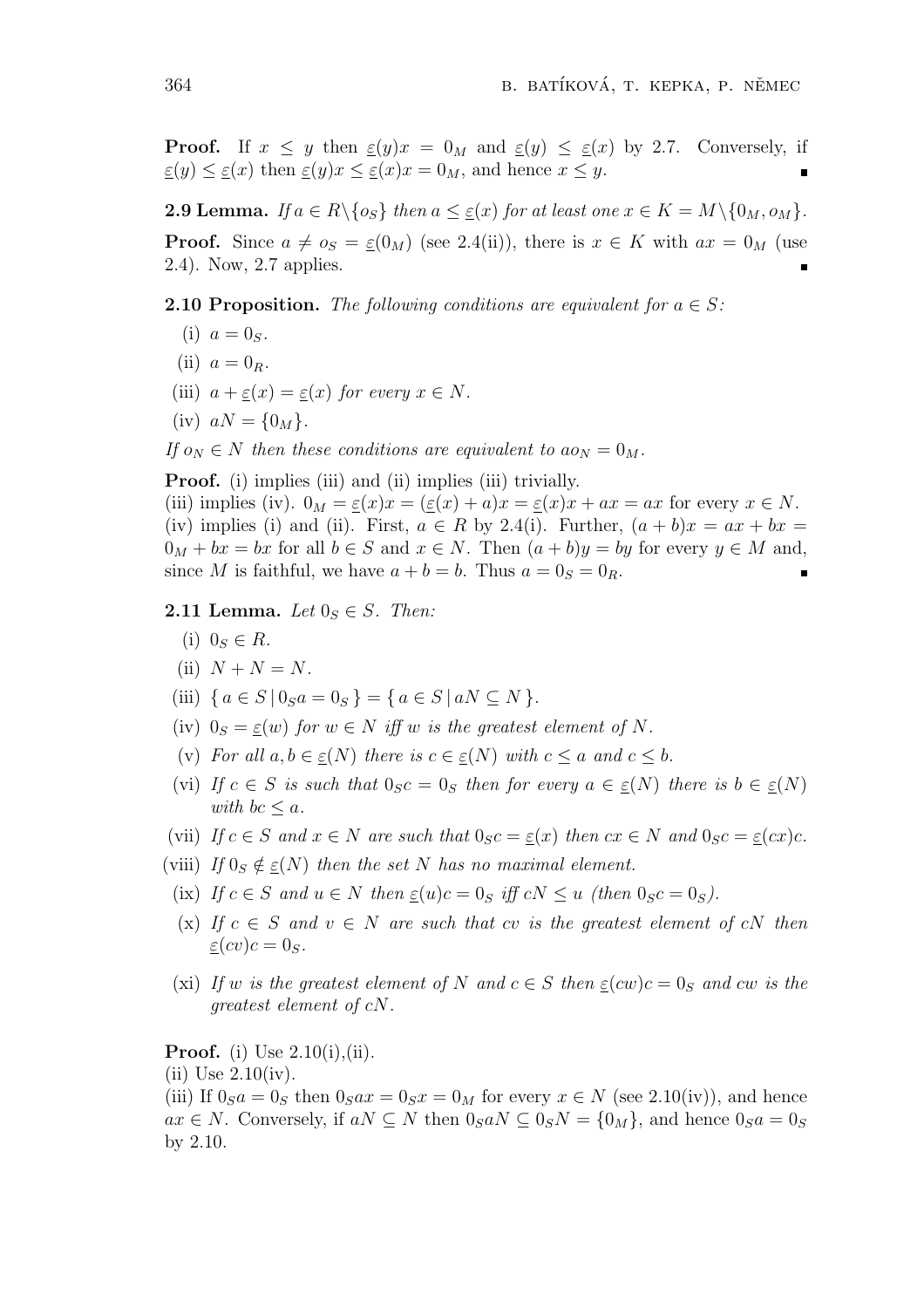(iv) If  $0_S = \varepsilon(w)$  then  $\varepsilon(w)x = 0_Sx = 0_M$  and  $x \leq w$  for every  $x \in N$ . Conversely, if *w* is the greatest element of *N* then  $\underline{\varepsilon}(w)N = \{0_M\}$  and  $\underline{\varepsilon}(w) = 0_S$  by 2.10.

(v) We have  $a = \underline{\varepsilon}(u)$  and  $b = \underline{\varepsilon}(v)$ ,  $u, v \in N$ . Now,  $u + v \in N$  by (ii) and we put  $c = \varepsilon(u + v)$  (use 2.8).

(vi) We have  $a = \underline{\varepsilon}(v)$ ,  $v \in N$ . If  $cv = o_M$  then  $0_S v = 0_S cv = 0_S o_M = o_M$ , and hence  $Sv = \{o_M\}$ , a contradiction with  $av = 0_M$ . Thus  $cv \in N$  and we put  $b = \varepsilon(cv)$  (use 2.7).

(vii) We have  $0_S c x = \underline{\varepsilon}(x) x = 0_M$ , and hence  $c x \in N$ . Furthermore,  $\underline{\varepsilon}(c x) c x = 0_M$ , and so  $\underline{\varepsilon}(cx)c \leq \underline{\varepsilon}(x) = 0_Sc$  by 2.7. Since  $0_S \leq \underline{\varepsilon}(cx)$ , we have  $0_Sc \leq \underline{\varepsilon}(cx)c$ . Thus  $0_Sc = \varepsilon(cx)c$ .

(viii)  $N+N = N$  by 2.11(ii). If *w* is maximal in *N* and  $x \in N$  then  $w \leq w+x \in N$ ,  $w = w + x, x \leq w$ , and therefore *w* is the greatest element of *N*. By (iv),  $0_S = \underline{\varepsilon}(w)$ .  $(ix)$ ,  $(x)$  and  $(xi)$ . Use 2.10.

# **2.12 Proposition.** The following conditions are equivalent for  $e \in S$ :

- (i)  $e = 1_S$  *is multiplicatively neutral in S.*
- (ii) *e is right multiplicatively neutral in S.*
- (iii)  $\varepsilon(x)e = \varepsilon(x)$  for every  $x \in N$ .
- (iv)  $ev = y$  *for every*  $y \in M$ .

**Proof.** (i) implies (ii) and (ii) implies (iii) trivially.

(iii) implies (iv). First,  $\underline{\varepsilon}(x)dx = \underline{\varepsilon}(x)x = 0_M$  and  $ex \leq x$ . Further,  $0_M =$  $\underline{\varepsilon}(ex)ex = \underline{\varepsilon}(ex)x$ , so that  $x \le ex$ . Thus  $x = ex$  for every  $x \in N$ . Of course,  $e_{M} = o_{M}$  anyway.

(iv) implies (i). Clearly,  $aey = ay$  and  $eay = ay$  for all  $a \in S$  and  $y \in M$ . Since *M* is faithful, we get  $ae = a = ea$ .

**2.13 Lemma.** Assume that  $Sv = M$  for at least one  $v \in M$ . If  $e \in S$  is a left *multiplicatively neutral element the*  $e = 1_S$  *is multiplicatively neutral.* 

**Proof.** We have  $eav = av$  for every  $a \in S$ . By 2.12(i),(iv), we get  $e = 1_S$ .

**2.14 Lemma.** *Assume that the semiring S is simple. If G is a subsemimodule* of *M* then *G* is faithful if and only if  $G \nsubseteq \{0_M, o_M\}$ .

**Proof.** If  $x \in G \setminus \{0_M, o_M\}$  then  $\underline{\varepsilon}(x)x = 0_M \neq o_M = \varepsilon(0_M)x = o_Sx$ .

**2.15 Remark.** Let  $_{S}G$  be a faithful subsemimodule of  $_{S}M$ . Then  $G \nsubseteq \{0_M, o_M\}$ and if  $u \in G \setminus \{0_M, o_M\}$  then  $\underline{\varepsilon}(u)M = 0_M \in G$ . Of course,  $o_S u = o_M$ , and hence  $\{0_M, o_M\} \subseteq G$ . Now, it is clear that the semimodule  $_{S}G$  is characteristic, too. We have  $o_G = o_M$  and  $\underline{\varepsilon}(G \setminus \{o_M\}) \subseteq \underline{\varepsilon}(M \setminus \{o_M\}).$ 

**2.16 Remark.** (i) Assume that  $o_N \in N$  and that the set  $G = M \setminus \{o_N\}$  $(N \setminus \{o_N\})$ ∪ $\{o_M\}$  is a subsemimodule of *SM*. If *SG* is not a faithful semimodule then there are elements  $a_1, b_1 \in S$  such that  $a_1 \neq b_1$  and  $a_1u = b_1u$  for every *u* ∈ *G*. According to 2.5, there is *c* ∈ *R* such that  $a = ca_1 ≠ cb_1 = b$ . Of course,  $a, b \in R$ . We have  $au = bu$  for every  $u \in G$  and, since  $sM$  is faithful, we have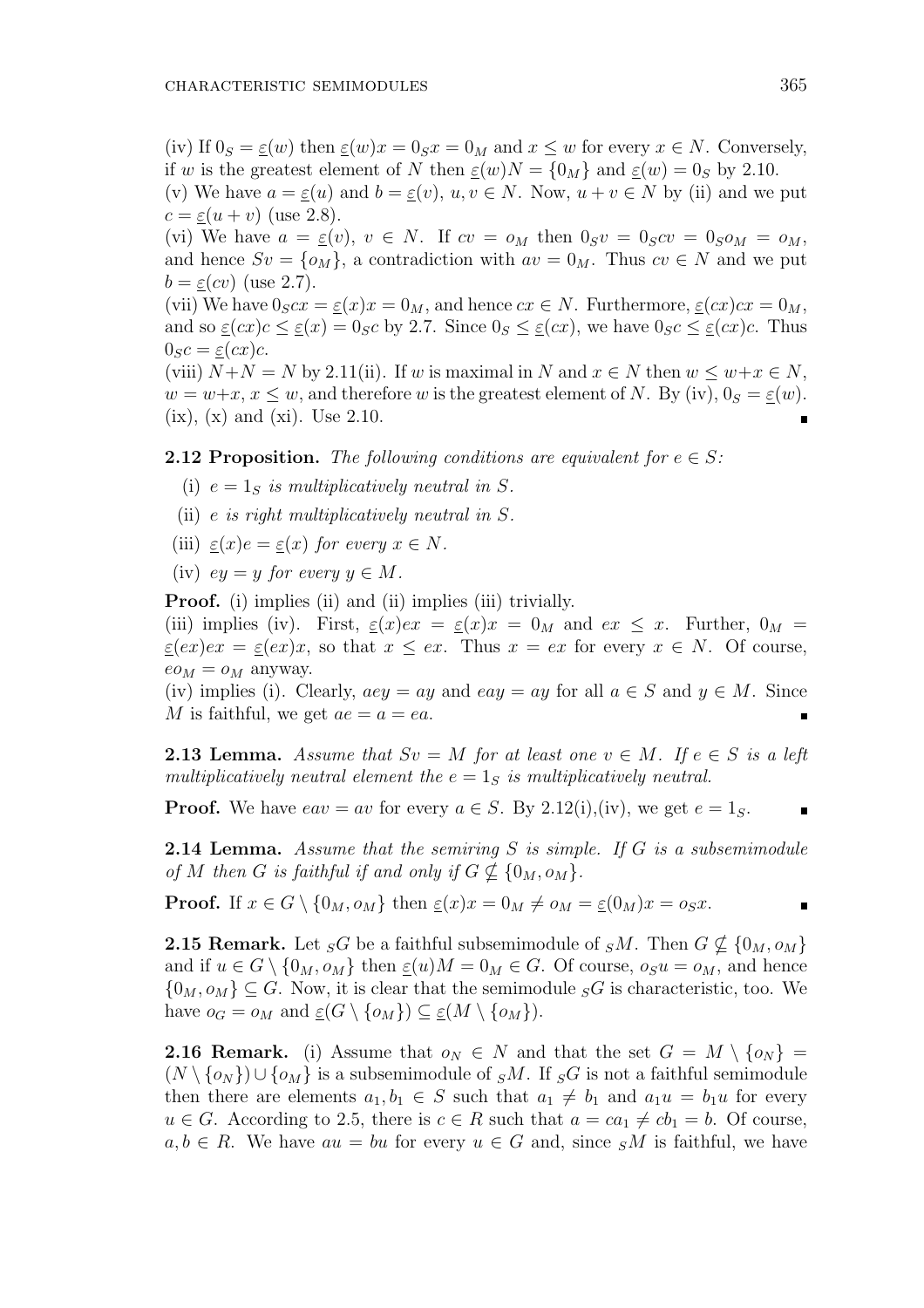$a\omega_N \neq b\omega_N$ . Using 2.4(i), we can assume that  $\omega_M = a\omega_N$  and  $0_M = b\omega_N$ . Then  $bN = \{0_M\}$  and  $b = 0_S$  by 2.10. We have  $(a + c)u = cu$  for all  $c \in S$  and  $u \in G$ . If  $d \in R \setminus \{0_S\}$  then  $d\omega_N = \omega_M$  (use 2.4(i) and 2.10). Consequently,  $(a+d)v = dv$ for all  $d \in R \setminus \{0_S\}$  and  $v \in M$ . It follows that  $a + d = d$  and  $a \leq d$ . Thus *a* is the smallest element of the set  $R \setminus \{0_S\}$ . If  $a = \underline{\varepsilon}(w)$  for some  $w \in N$  then *w* is the greatest element of the set  $N \setminus \{o_N\}$ .

(ii) Assume that  $0_S \in S$  and that the set  $R \setminus \{0_S\}$  has the smallest element, say *a*. Then  $o_N \in N$  and  $ax = 0_Sx$  for every  $x \in M \setminus \{o_N\}$ .

**2.17 Lemma.** Assume that  $R + S = S$ . If the semiring S has a right multiplica*tively neutral element then*  $0_S \in S$ *.* 

**Proof.** If  $e \in S$  is right multiplicatively neutral then  $e = a + b$ ,  $a \in R$ ,  $b \in S$ , and  $c = ce = c(a + b) = ca + cb = a + cb$ . Thus  $a = 0<sub>S</sub>$ .

## **2.18 Remark.**

- (i) If the right *S*-semimodule  $S<sub>S</sub>$  is simple then the semiring *S* is simple and the right *S*-semimodule  $R<sub>S</sub>$  is simple, too (see 2.6).
- (ii) Assume that  $R<sub>S</sub>$  is simple and define a relation  $\alpha$  on  $R$  by  $(a, b) \in \alpha$  iff  $ac = bc$  for every  $c \in S$ . Clearly, *alpha* is a congruence of  $R_S$ , and hence either  $\alpha = id_R$  or  $\alpha = R \times R$ . If the latter is true then  $ac = bc$  for all  $a, b \in R$ ,  $c \in S$ , and it follows easily that every congruence of the additive semigroup  $R(+)$  is a congruence of the semimodule  $R_S$ . Consequently,  $R(+)$ is a simple semilattice,  $|R| = 2$  and  $|S| = 2$  or  $|S| = 3$ .
- (iii) Assume that  $R<sub>S</sub>$  is simple and  $|S| \geq 3$ . Let  $e \in S$  be a left multiplicatively neutral element. Then  $(ae, a) \in \alpha$  for every  $a \in R$ .

Let  $\alpha = id_R$ . Then  $ae = a$ , and so  $abe = ab$  for all  $a \in R$  and  $b \in S$ . Define a relation  $\varrho$  on *S* by  $(c, d) \in \varrho$  iff  $ac = ad$  for every  $a \in R$ . It is easy to see that  $\varrho$  is a congruence of the semiring *S* and  $\varrho \cap (R \times R) = id_R$ . Thus  $\varrho \neq S \times S$ . Of course, if  $\rho = id_S$  then  $e = 1_S$  is multiplicatively neutral in *S*.

Finally, if  $\alpha = R \times R$  then  $|R| = 2$ ,  $|S| = 3$  and  $1_S \in S$ . Thus  $e = 1_S$ .

### **3. Characteristic semimodules (b)**

**3.1.** Assume that  $\underline{\varepsilon}(N) = R$ .

**3.1.1 Lemma.** Let  $a, b \in R$  be such that  $P = P_{a,b} = \{c \in R | c \leq a, c \leq b\} \neq \emptyset$ . *Then*  $o_P \in P$ *.* 

**Proof.** We have  $a = \underline{\varepsilon}(u)$ ,  $b = \underline{\varepsilon}(v)$ ,  $u, v \in N$ . If  $c \in P$ ,  $c = \underline{\varepsilon}(w)$ ,  $w \in N$ , then (by 2.3)  $u \leq w, v \leq w$ , and hence  $u+v \leq w$ . Now,  $u+v \in N$  and  $o_P = \underline{\varepsilon}(u+v)$ .

**3.1.2 Lemma.** Let  $a \in R$  and  $b \in S$  be such that  $Q = Q_{a,b} = \{c \in R \mid cb \leq a\} \neq \emptyset$ . *Then*  $o_Q \in Q$ *.*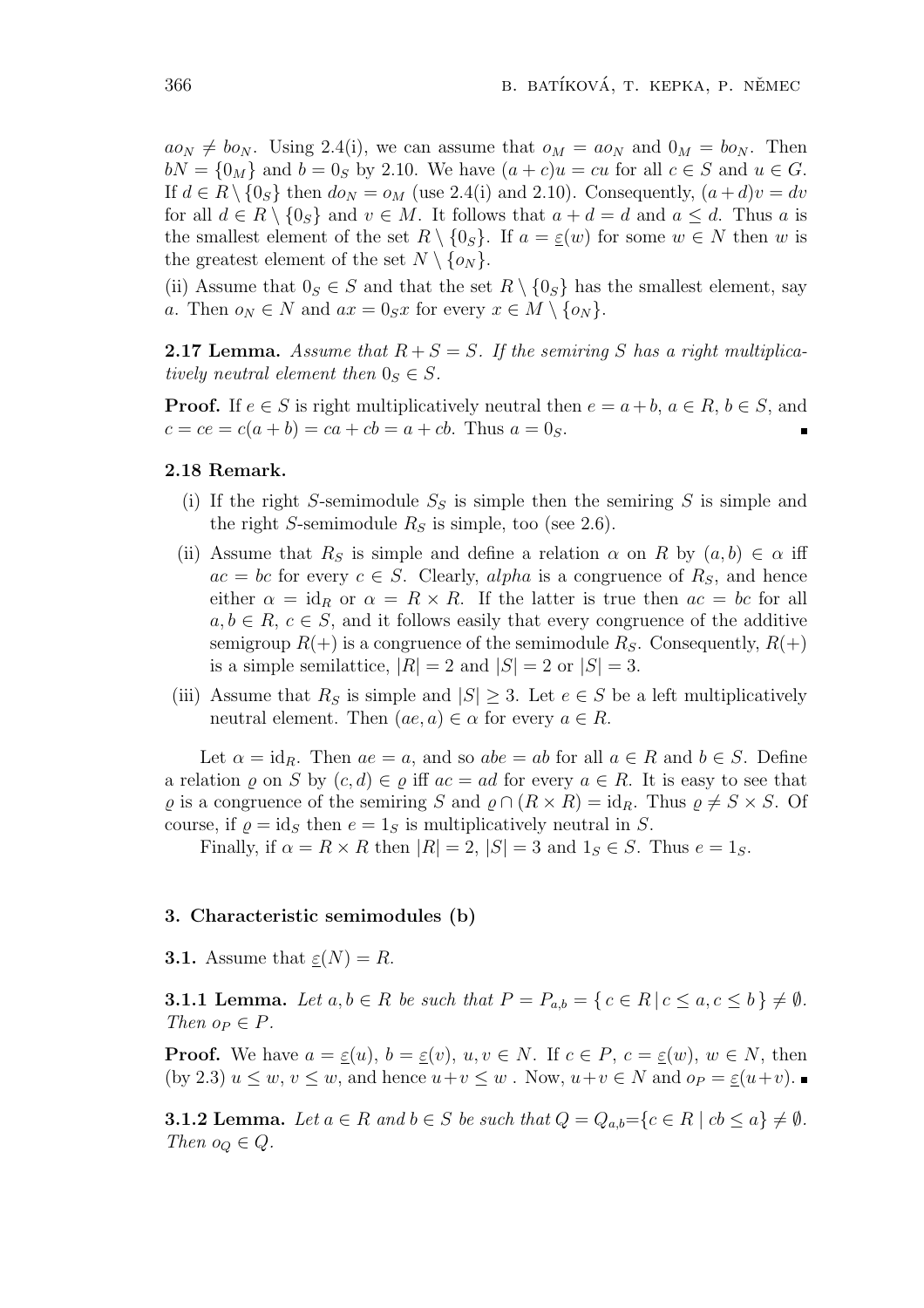**Proof.** We have  $a = \varepsilon(u)$ ,  $u \in N$ , and if  $c \in Q$  then  $c = \varepsilon(w)$ ,  $w \in N$ . Now,  $\epsilon(u)$ *b*  $\leq \epsilon(u)$ , and so  $\epsilon(u)$ *bu*  $\leq \epsilon(u)$ *u* = 0*M*. Then  $\epsilon(u)$   $\leq \epsilon(u)$  and we see that  $o_Q = \underline{\varepsilon}(bu).$ 

**3.1.3.** Using 3.1.1, 3.1.2 and [1, 7.2], we get a left *S*-semimodule  ${}_{S}^{1}R = R^{+}(*, \circ)$ ) defined on  $R^+ = R \cup {\omega}$ , where  $\omega \notin S$ , the "addition"  $*$  for  $a, b \in R$  is defined as  $a * b = o_P$  if  $P = P_{a,b} \neq \emptyset$  and  $a * b = \omega$  otherwise, and the "scalar multiplication"  $\circ$  for  $a \in S$ ,  $x \in R^+$  is defined as  $a \circ x = o_Q$  if  $x \in R$  and  $Q_{a,x} \neq \emptyset$ , and  $a \circ x = \omega$ otherwise. Let  $\varphi : M \to R^+$  be defined by  $\varphi(x) = \varepsilon(x)$  for  $x \in N$  and  $\varphi(o_M) = \omega$ . We have  $\varphi(N) = R$  and, due to 2.3,  $\varphi$  is a bijective mapping of M onto  $R^+$ . We check that, in fact,  $\varphi$  is an isomorphism of the left *S*-semimodules.

Let  $x, y \in M$ . We have to show that  $\varphi(x + y) = \varphi(x) * \varphi(y)$ . If  $o_M \in \{x, y\}$ then  $\omega \in {\varphi(x), \varphi(y)}$  and  $\varphi(x+y) = \varphi(0_M) = \omega = \varphi(x) * \varphi(y)$ . If  $x, y \in N$ and  $o_M = x + y$  then  $P_{a,b} = \emptyset$ , where  $a = \underline{\varepsilon}(x)$  and  $b = \underline{\varepsilon}(y)$  (use 2.8), and then  $\varphi(x+y) = \varphi(o_M) = \omega = a * b = \varphi(x) * \varphi(y)$ . Finally, if  $x + y \in N$  then  $P_{a,b} \neq \emptyset$ and  $\varphi(x+y) = \underline{\varepsilon}(x+y) = o_P = a * b = \underline{\varepsilon}(x) * \underline{\varepsilon}(y) = \varphi(x) * \varphi(y)$  (see 3.1.1 and its proof).

Let  $a \in S$  and  $x \in M$ . We have to show that  $\varphi(ax) = a \circ \varphi(x)$ . If  $x = o_M$  then  $\varphi(ax) = \varphi(o_M) = \omega = a \circ \omega = a \circ \varphi(x)$ . If  $x \in N$  and  $Q_{\varphi(x),a} = Q_{\varepsilon(x),a} = \emptyset$  then  $a \circ \varphi(x) = a \circ \underline{\varepsilon}(x) = \omega$  and either  $ax = o_M$ ,  $\varphi(ax) = \omega$ , or  $ax \in N$ ,  $0_M = \underline{\varepsilon}(ax)ax$ and  $\underline{\varepsilon}(ax) \in Q_{\varepsilon}(x), a$ , a contradiction. Assume, finally, that  $x \in N$  and  $Q_{\varepsilon}(x), a \neq \emptyset$ . Then  $ax \in N$  and  $\varphi(ax) = \underline{\varepsilon}(ax) = a \circ \underline{\varepsilon}(x) = a \circ \varphi(x)$  (see 3.1.2 and its proof).

**3.2.** Assume that  $0_S \in S$  (then  $0_S \in R$ ) and  $\underline{\varepsilon}(N) = R \setminus \{0_S\}.$ 

**3.2.1 Lemma.** *Take*  $a, b \in R$  *and put*  $P = P_{a,b} = \{c \in R | c \leq a, c \leq b\}$ *. Then*  $0_S \in P$  and  $o_P \in P$ .

**Proof.** We can assume that  $a \neq 0$ <sup>*s*</sup>  $\neq b$ . Now we can proceed similarly as in the proof of 3.1.1.

**3.2.2 Lemma.** Let  $a \in R$ ,  $a \neq 0_S$ ,  $b \in S$  and  $Q = Q_{a,b} = \{c \in R | cb \leq a\}.$ *Then:*

- (i)  $Q \neq \emptyset$  *iff*  $0_S b \leq a$ .
- (ii) *If*  $Q \neq \emptyset$  *then*  $o_Q \in Q$ *.*

**Proof.** (i) This is clear.

(ii) We have  $a = \underline{\varepsilon}(u)$  for some  $u \in N$ . If  $Q = \{0_S\}$  then  $o_Q = 0_S$ . If  $c \in Q \setminus \{0_S\}$ then  $c = \underline{\varepsilon}(v)$ ,  $v \in N$ ,  $\underline{\varepsilon}(v)b \le \underline{\varepsilon}(u)$ ,  $\underline{\varepsilon}(v)bu = 0_M$  and  $c = \underline{\varepsilon}(v) \le \underline{\varepsilon}(bu)$  by 2.7. Of course,  $bu \in N$ ,  $\underline{\varepsilon}(bu)bu = 0_M$  and  $\underline{\varepsilon}(bu)b \le \underline{\varepsilon}(u) = a$ . Thus  $o_Q = \underline{\varepsilon}(bu)$ .

**3.2.3 Lemma.** For all  $a, b \in R \setminus \{0_S\}$  there is  $c \in R \setminus \{0_S\}$  with  $c \le a$  and  $c \le b$ . **Proof.** We have  $a = \underline{\varepsilon}(x)$  and  $b = \underline{\varepsilon}(y)$  for  $x, y \in N$ . Then  $x + y \in N$  by 2.11(ii) and we put  $c = \underline{\varepsilon}(x + y)$ .

**3.2.4 Lemma.** *If*  $a \in S$  *is such that*  $0_S a = 0_S$  *then for every*  $b \in R \setminus \{0_S\}$  *there is c* ∈ *R*  $\setminus$  {0*s*} *with ca*  $\leq$  *b.*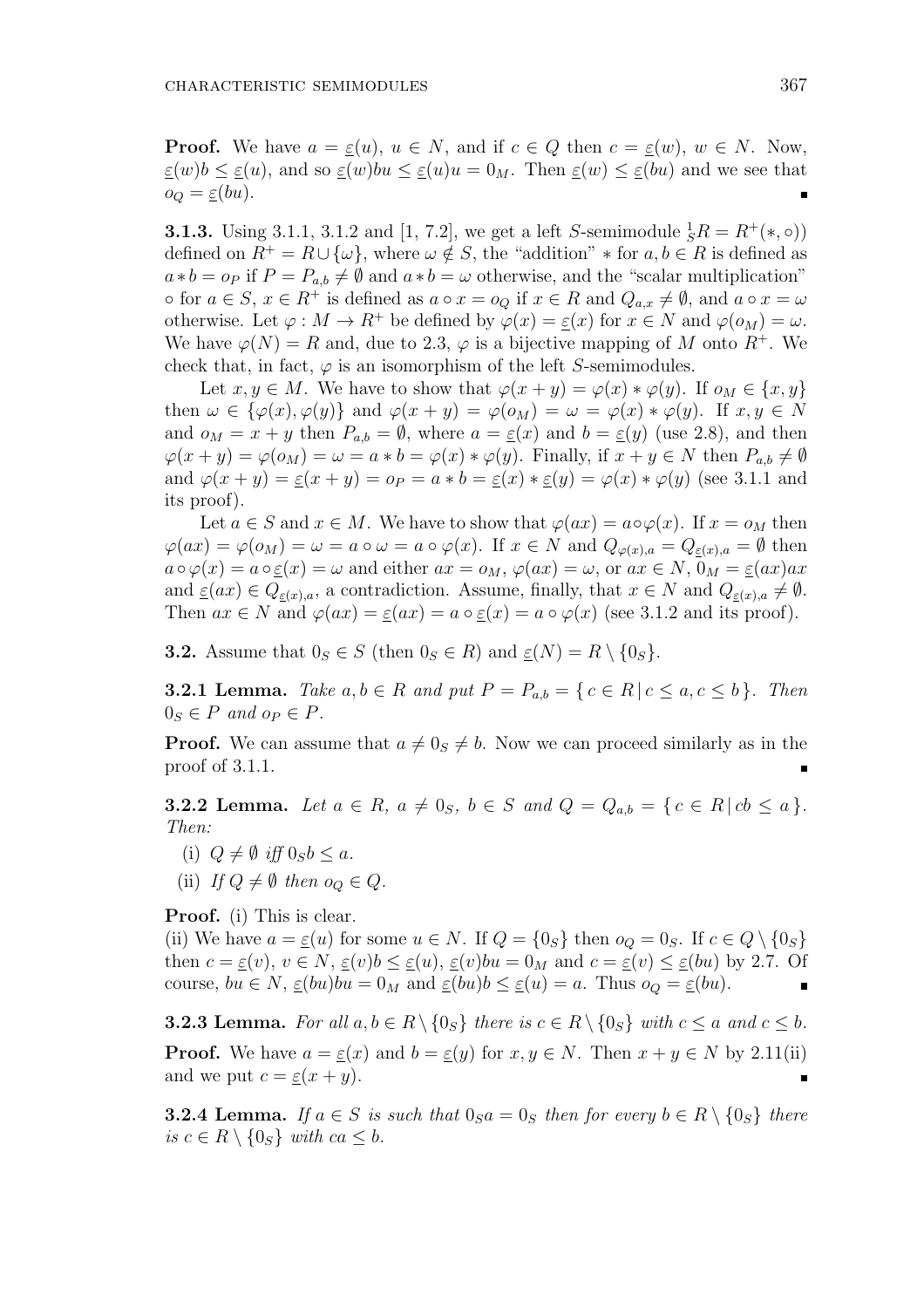**Proof.** See 2.11(vi).

**3.2.5 Lemma.** If  $a \in S$  is such that  $0_S a \neq 0_S$  then  $0_S a = ba$  for at least one  $b \in R \setminus \{0_S\}.$ 

**Proof.** See 2.11(vii).

**3.2.6.** Using 3.2.1, 3.2.5 and [1, 5.5 and 5.6], we get a left *S*-semimodule  ${}_{S}^{2}R = R(*,\triangle)$ , where the "scalar multiplication"  $\triangle$  for  $a \in S$  and  $x \in R$  is defined as  $a \triangle x = o_Q$  if  $x \in R$ ,  $x \neq 0_S$  and  $Q_{a,x} \neq \emptyset$ , and  $a \triangle x = 0_S$  otherwise. Let  $\varphi : M \to R$  be defined by  $\varphi(x) = \varepsilon(x)$  for  $x \in N$  and  $\varphi(o_M) = 0_S$ . Proceeding similarly as in 3.1.3, one checks easily that  $\varphi$  is an isomorphism of the semimodule  $s^M$  onto the semimodule  $s^2 R$ .

**3.3 Theorem.** *The following conditions are equivalent:*

- (i) *There is a characteristic semimodule*  $sM$  *such that*  $\varepsilon(M \setminus \{o_M\}) = R$ .
- (ii) *The ordered set*  $R^+ = R \cup {\omega}$ , where  $\omega$  *is the smallest element of the set.* is a lattice and  $o_Q \in Q = Q_{a,b} = \{c \in R \mid cb \leq a\}$  for all  $a \in R$  and  $b \in S$ *such that*  $Q \neq \emptyset$ *.*

*Moreover, if these conditions are satisfied then*  $sM \cong {}^1_sR$ *.* 

**Proof.** i) implies (ii). See 3.1. (ii) implies (i). See [1, 7.2].

#### **3.4 Theorem.** *The following conditions are equivalent:*

- (i)  $0_S \in S$  *and there is a characteristic semimodule*  $sM$  *such that*  $\underline{\varepsilon}(M \setminus \{o_M\}) =$  $R \setminus \{0_S\}.$
- (ii)  $0_R \in R$ , the ordered set R is a lattice,  $o_Q \in Q = Q_{a,b} = \{c \in R \mid cb \le a\}$  for *all*  $a \in R \setminus \{0_S\}$  and  $b \in S$  *such that*  $Q \neq \emptyset$  *and the assertions* 3.2.3, 3.2.4 and 3.2.5 *are true.*

*Moreover, if the two equivalent conditions are satisfied then*  $sM \cong {}^{2}_{S}R$ .

**Proof.** (i) implies (ii). See 3.2. (ii) implies (i). See  $[1, 7.3]$ .

**3.5 Remark.** Assume that the equivalent conditions of 3.4 are satisfied. Let  $a_0 \in R$  and  $b \in S$  be such that  $Q = Q_{a_0,b} \neq \emptyset$  and  $o_Q \notin Q$ .

We have  $a_0 = 0_S$  (see 3.4(ii)) and  $0_S \in Q = \{c \in R \mid cb = 0_S\}$ . Of course,  $Q \subseteq Q_{a,b} = \{c \in R \mid cb \le a\}$  for every  $a \in R$ . If  $a \in R_1 = R \setminus \{0_S\}$  then  $o_{Q_{a,b}} \in$  $Q_{a,b}$  (see 3.4(ii)), and hence  $Q \neq Q_{a,b}$  and there is  $c_a \in R$  with  $0_S \neq c_a b \leq a$ .

Now, assume that  $R_2b = 0_S$ , where  $R_2 = R \setminus \{o_S\}$ . Since  $o_O \notin Q$ , we have  $Q = R_2, a_1 = o_S b \neq 0_S, Q_{a,b} = R$  for every  $a \in R_1$  and  $Rb \leq a$ . But  $Rb = \{0_S, a_1\}$ and it follows that  $a_1$  is the smallest element of the set  $R_1$ . By 3.4(i),  $a_1 = \underline{\varepsilon}(w)$ for some  $w \in N$ . According to 2.8, we see that *w* is the greatest element of the set *N*. By 2.11(iv),  $a_1 = 0_S$ , a contradiction.

We have proved that  $c_0b \neq 0_S$  for at least one  $c_0 \in R \setminus \{o_S\}$ .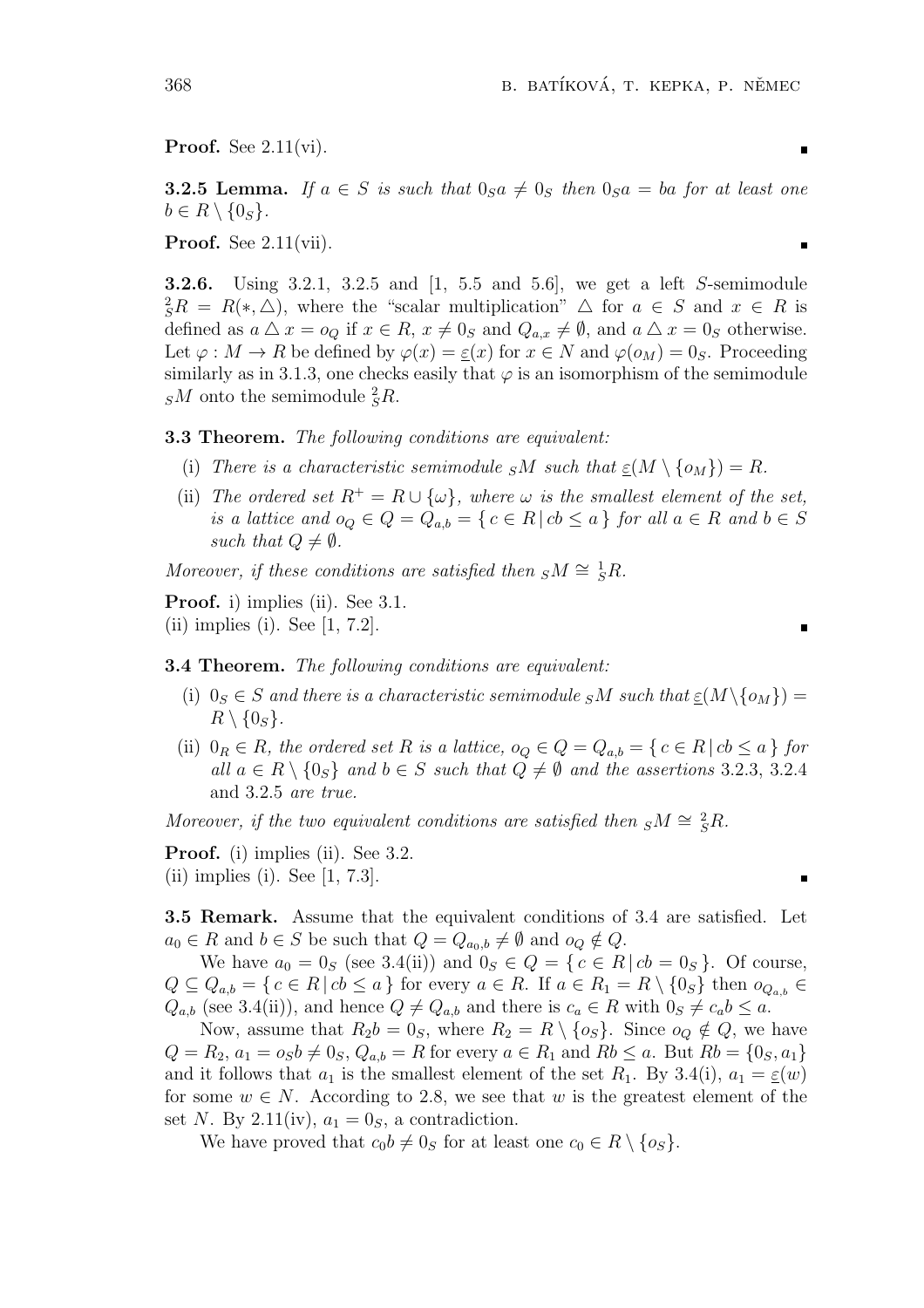**3.6 Remark.** Let  $0_S \in S$  and let M be a characteristic semimodule. Let  $b \in S$  be such that  $R_2b = \{0_S\}$ ,  $R_2 = R \setminus \{o_S\}$  (cf. 3.5). We have  $0_SN = \{0_M\}$ , and hence  $R_2 bN = \{0_M\}$ . Consequently,  $bN \subseteq N$ . For every  $x \in N$ , we get  $R_2 \leq \underline{\varepsilon}(bx)$  by 2.7. If  $\underline{\varepsilon}(bx) = o_S$  then  $bx = 0_M$ . On the other hand, if  $\underline{\varepsilon}(bx) \in R_2$  then  $\underline{\varepsilon}(bx)$ is the greatest element of the set  $R_2$  and  $bx$  is the smallest element of the set  $M \setminus \{0_M\}$  (use 2.8).

Of course, if  $b = 0$ <sub>S</sub> then  $R_2b = Sb = S0$ <sub>S</sub> =  $\{0$ <sub>S</sub> $\}$ . Assume, henceforth, that  $b \neq 0_S$ . We have  $0_S N = \{0_M\}$  and, since the semimodule *M* is faithful and  $b \neq 0$ <sub>*S*</sub>, we see that  $bN \neq \{0_M\}$ . As we have proved, the set  $R_2 = R \setminus \{o_S\}$  has the greatest element  $a_0$  and  $a_0 = \varepsilon(v)$ , where *v* is the smallest element in  $M \setminus \{0_M\}$ . Besides, if  $x \in N$  then either  $bx = 0_M$  or  $bx = v$ . Thus  $bM = \{0_M, v, o_M\}$ .

# **4. Characteristic semimodules (c)**

Let  $M$  (=  $sM$ ) be a characteristic (left *S*-)semimodule,  $N = M \setminus \{o_M\}$  and  $R = R(S)$ .

**4.1 Lemma.** Let  $a \in R$  and  $A = A_a = \{x \in M \mid ax = 0_M\}$ . Then:

- (i)  $0_M \in A \subseteq N$  *and*  $A(+)$  *is a subsemilattice of*  $M(+)$ *.*
- (ii) If  $w \in A$  *is maximal in*  $A$  *then*  $w$  *is the greatest element of*  $A$  *and*  $a = \varepsilon(w)$ *.*
- (iii)  $a \leq \varepsilon(x)$  for every  $x \in A$ .
- (iv) If  $a \notin \varepsilon(N)$  then  $a < \varepsilon(x)$  for every  $x \in A$ .

**Proof.** The assertion (i) is obvious. If *w* is maximal in *A* then  $w = o_A$ ,  $\underline{\varepsilon}(w)y =$  $0_M = ay$  for every  $y \leq w$  and  $\underline{\varepsilon}(w)z = o_M$  for every  $z \nleq w$ . Since  $z \notin A$ , we have  $az \neq 0_M$ , and hence  $az = o_M$  by 2.4(i). Thus  $\underline{\varepsilon}(w)u = au$  for every  $u \in M$  and  $a = \underline{\varepsilon}(w)$ , since *SM* is faithful. We have proved (i) and (iii), (iv) follow from 2.7.

Consider the following three conditions:

- ( $\alpha$ ) If  $x_1 < x_2 < x_3 < \dots$  is an infinite strictly increasing sequence of elements from *M* then for every  $x \in N$  there is  $i \geq 1$  with  $x \leq x_i$ .
- ( $\beta$ ) If  $x_1 < x_2 < x_3 < \ldots$  is an infinite strictly increasing sequence of elements from *M* then for every  $x \in N \setminus \{o_N\}$  there is  $i \geq 1$  with  $x \leq x_i$ .
- ( $\gamma$ ) If  $a_1 > a_2 > a_3 > ...$  is an infinite strictly decreasing sequence of elements from *R* then for every  $a \in R \setminus \{0_S\}$  there is  $i \geq 1$  with  $a \geq a_i$ .

**4.2 Proposition.** Assume that  $(\alpha)$  or  $(\gamma)$  is true. Then either  $\varepsilon(N) = R$  or  $0_S \in S$  *and*  $\underline{\varepsilon}(N) = R \setminus \{0_S\}.$ 

**Proof.** Let  $a \in R \setminus \underline{\varepsilon}(N)$  and  $A = A_a$  (see 4.1). By 4.1(ii), the set *A* has no maximal element, and hence there is at least one infinite strictly increasing sequence  $x_1 < x_2 < x_3 < \ldots$  of elements from A. By 2.8, we get the infinite strictly decreasing sequence  $\underline{\varepsilon}(x_1) > \underline{\varepsilon}(x_2) > \underline{\varepsilon}(x_3) > \dots$  of elements from *R*. By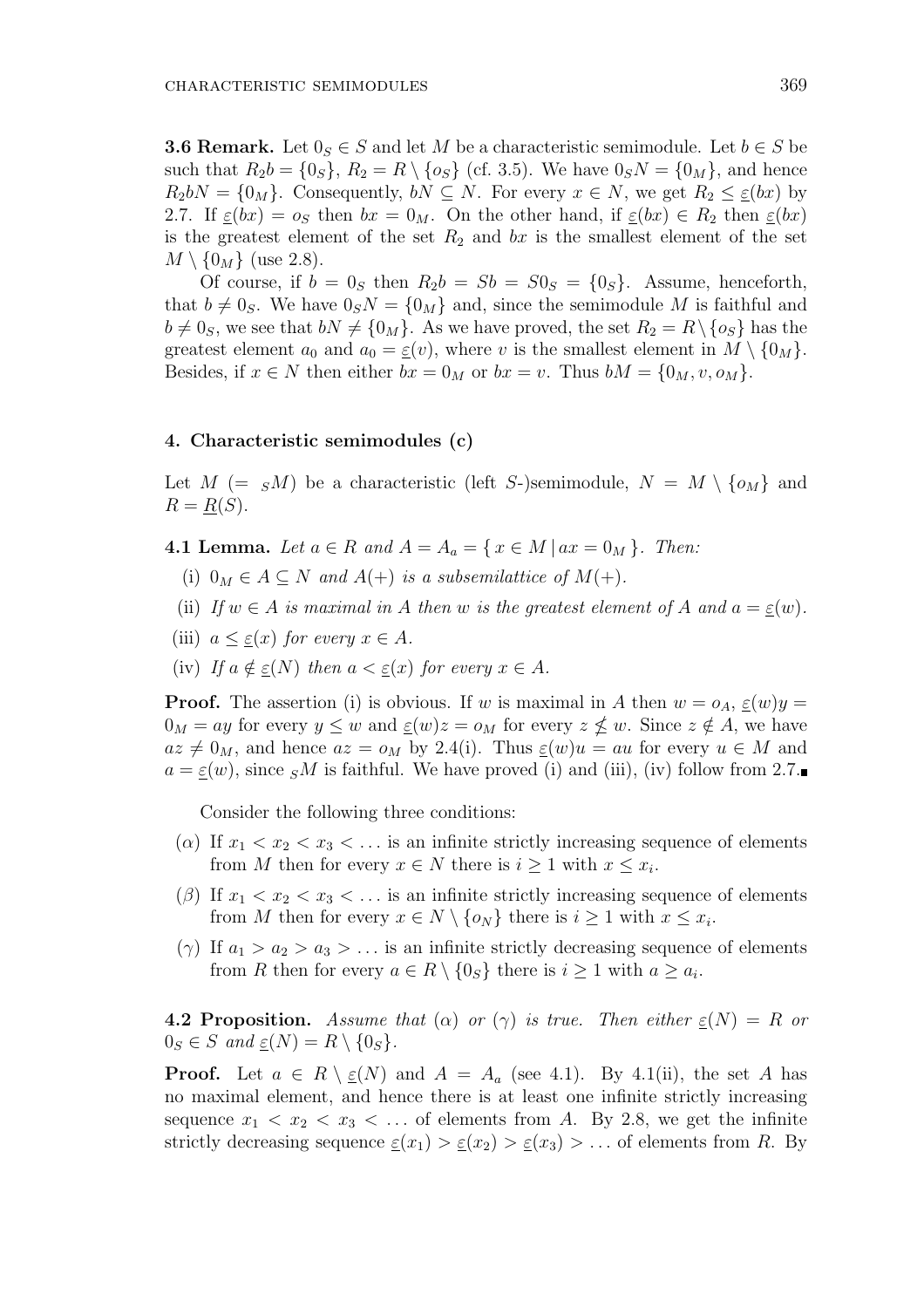4.1(iv),  $\varepsilon(x_i) > a$ . Now, if ( $\gamma$ ) is true, we get  $a = 0_S$ . On the other hand, if ( $\alpha$ ) is true then  $A = N$ ,  $aN = \{0_M\}$  and  $a = 0_S$  by 2.10.

**4.3 Lemma.** ( $\alpha$ ) *implies* ( $\gamma$ ) *and* ( $\gamma$ ) *implies* ( $\beta$ )*. If*  $o_N \notin N$  *then the conditions*  $(\alpha)$ ,  $(\beta)$  *and*  $(\gamma)$  *are equivalent.* 

**Proof.** Use 4.2 and 2.11(iv).

**4.4 Proposition.** *Assume that* (*β*) *is true. Then just one of the following three cases takes place:*

- (i)  $\varepsilon(N) = R$ .
- (ii)  $0_S \in S$  *and*  $\varepsilon(N) = R \setminus \{0_S\}.$
- (iii)  $o_N \in N$ ,  $0_S \in S$ , the set  $R \setminus \{0_S\}$  has the smallest element  $a_0$ ,  $\underline{\varepsilon}(N) =$  $R \setminus \{a_0\}, a_0(N \setminus \{o_N\}) = \{0_M\}$  *and*  $a_0o_N = o_M$ .

**Proof.** Assume that neither (i) or (ii) is true. Let  $a \in R \setminus \underline{\varepsilon}(N)$ . By 4.1, the set  $A = A_a$  has no maximal element. By 4.2, the condition  $(\alpha)$  is not satisfied. But  $(\beta)$  is, and so  $o_N \in N$ . We have  $A \subseteq N$ ,  $o_N \notin A$ , and therefore  $A \subseteq N' = N \setminus \{o_N\}$ . Using ( $\beta$ ), we conclude that  $A = N'$ ,  $aN = \{0_M\}$ . If  $ao_N = 0_N = 0_M$  then  $a = 0_S$ by 2.10 and  $\underline{\varepsilon}(N) = R \setminus \{0_S\}$ , a contradiction. Thus  $a\omega_N \neq 0_N$  and it follows from 2.4(i) that  $ao_n = o_M$ . By 4.1(iv),  $a < \underline{\varepsilon}(x)$  for every  $x \in N'$ . But  $\underline{\varepsilon}(N) = R \setminus \{a\}$ and  $\underline{\varepsilon}(N') = R \setminus \{0_S, a\}$ . It follows that *a* is the smallest element of the set  $R \setminus \{0_S\}.$ 

**4.5 Lemma.** *Let G be a proper faithful subsemimodule of the semimodule M. Then:*

- (i)  $\{0_M, o_M\} \subset G$  *and*  $|M| > 4$ *.*
- (ii) If  $w \in M \setminus G$ ,  $a = \underline{\varepsilon}(w)$ , then the set  $A_a \cap G = \{x \in G \mid ax = 0_M\}$  has no *maximal element.*

**Proof.** Since  $_{S}G$  is faithful, we have  $G \nsubseteq \{0_M, o_M\}$ . If  $u \in G$ ,  $u \neq 0_M$ ,  $o_M$ , then  $\underline{\varepsilon}(u)u = 0_M \in G$  and  $o_S u = o_M \in G$ , so that  $\{0_M, o_M\} \subset G$  and  $|M| \geq 4$ . Furthermore, if *v* is a maximal element of the set  $A_a \cap G$  then  $\underline{\varepsilon}(w) = a = \underline{\varepsilon}(v)$ ,  $w = v$  and  $w \in G$ , a contradiction.

**4.6 Proposition.** Assume that  $(\beta)$  is true. Let  $_{S}G$  be a proper faithful subsemi*module of <sup>S</sup>M. Then:*

- (i)  $o_N \in N$  *and*  $\varepsilon(o_N) = 0_S \in S$ .
- (ii) *M is infinite.*
- $(iii) \varepsilon(N) = R.$
- $(iv)$   $G = M \setminus \{o_N\}.$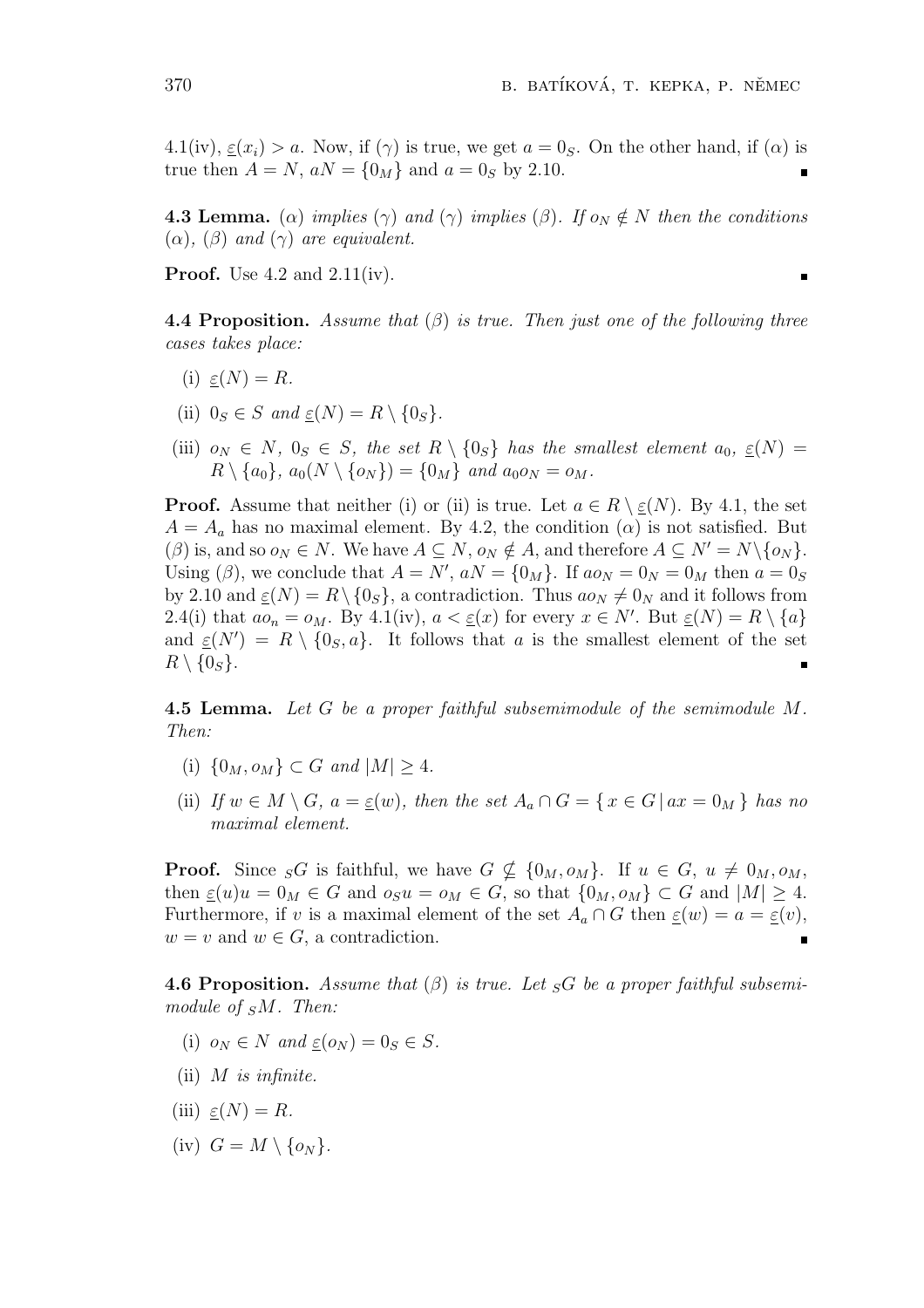**Proof.** By 4.5,  $\{0_M, o_M\} \subset G$  and if  $w \in M \setminus G$ ,  $a = \underline{\varepsilon}(w)$ , then the set  $B = \{x \in G\}$  $G \mid ax = 0_M$  has no maximal element. Clearly,  $B \subseteq N' = N \setminus \{o_N\}$  and there is an infinite strictly increasing sequence  $x_1 < x_2 < x_3 < \ldots$  of elements from *B*. For every  $x \in N'$  there is  $i \geq 1$  with  $x \leq x_i$  and it follows that  $aN' = \{0_M\}$ . If  $aN = \{0_M\}$  then  $a = 0_S \in S$  by 2.10 and, by 2.11(iv),  $w = o_N$ . Besides,  $\underline{\varepsilon}(N) = R$ by 4.4. Assume, therefore, that  $aN \neq \{0_M\}$ . Then  $o_N \in N$  and  $ao_N = o_M$  by 2.4(i). But  $aw = \underline{\varepsilon}(w)w = 0_M$ , and therefore  $w \neq o_N$ ,  $w \in N'$  and there is  $j \geq 1$  with  $w \leq x_j$ . Since  $w \notin G$ , we have  $w < x_j$  and  $b = \underline{\varepsilon}(x_j) < \underline{\varepsilon}(w) = a$ (use 2.8). On the other hand,  $(a + b)u = 0<sub>M</sub> + bu = bu$  for every  $u \in N'$  and  $(a+b)o_M = o_M = bo_M$ . Since  $x_i < o_N$ , we have  $b \neq 0_S$ ,  $bN \neq \{0_M\}$  and  $bo_N = o_M$ . Thus  $(a + b)v = bv$  for every  $v \in M$ ,  $a + b = b$  and  $a \leq b$ , a contradiction.

**4.7 Remark.** Another proof of 4.6 is available here. First, by 2.15, *<sup>S</sup>G* is a characteristic semimodule and  $\underline{\varepsilon}(F) \subseteq \underline{\varepsilon}(N)$ ,  $F = G \setminus \{o_M\}$  (we have  $o_M = o_G$ ). If  $\varepsilon(F) = \varepsilon(N)$  then  $F = N$ , since  $\varepsilon$  is injective, and we get  $G = M$ . Now, if  $G \neq M$  then  $\underline{\varepsilon}(F) \subset \underline{\varepsilon}(N)$  and it follows from 4.4 that  $0_S \in S$  and  $\underline{\varepsilon}(N) = R$ . Then  $0_S = \underline{\varepsilon}(o_N)$ ,  $o_N \in N$ , and if  $\underline{\varepsilon}(F) = R \setminus \{0_S\}$  then  $G = M \setminus \{o_N\}$ . On the other hand, if  $\underline{\varepsilon}(F) = R \setminus \{a_0\}$ ,  $a_0$  being the smallest element of  $R \setminus \{0_S\}$ , then  $a_0 \leq \underline{\varepsilon}(u)$  for every  $u \in N \setminus \{o_N\}$ , and so  $a_0u = 0_M$ . Thus  $a_0v = 0_Sv$  for every  $v \in G$  and, since *G* is faithful, we get  $a_0 = 0_S$ , a contradiction.

**4.8 Proposition.** *If* ( $\alpha$ ) *is satisfied then no proper subsemimodule of SM is faithful.*

**Proof.** Let, on the contrary,  $_{S}G$  be a proper faithful subsemimodule of  $_{S}M$ . By 4.6,  $o_N \in N$  and  $G = M \setminus \{o_N\}$ . By 4.5(ii), there is at least one infinite strictly increasing sequence  $x_1 < x_2 < x_3 < \ldots$  of elements from *G*. Since ( $\alpha$ ) is true, we have  $o_N \leq x_i$  for some  $i \geq 1$ . But then  $x_i = o_N$ , a contradiction.

**4.9 Proposition.** Assume that  $(\beta)$  is true and that a subsemimodule G of  $sM$ *is faithful whenever*  $G \nsubseteq \{0_M, o_M\}$  (e.g., if *S* is simple - see 2.14). Then *M* has *at most five distinct subsemimodules and, namely, if H is a subsemimodule then* either  $H = \{0_M\}$  or  $H = \{o_M\}$  or  $H = \{0_M.o_M\}$  or  $H = M$  or  $o_N \in N$ ,  $|M| \geq 4$ *and*  $H = M \setminus \{o_N\}$  *(M is infinite in this case).* 

**Proof.** The result follows easily from 4.6.

**4.10 Remark.** Consider the situation from 4.9.

- (i) Put  $F = \{x \in M | Sx \subseteq \{0_M, o_M\}\}\.$  Then *F* is a subsemimodule of *M* and  $\{0_M, o_M \subseteq F$ . If  $F = M$  then  $SM = \{0_M, o_M\}$  and  $S = R$  by 2.4(i). If  $o_N \in N$ ,  $|M| \geq 4$  and  $F = M \setminus \{o_N\}$  then *F* is faithful and infinite,  $SF = \{0_M, o_M\}$  and  $S = R$  again (notice that  $F = M \setminus \{o_N\}$  is a characteristic semimodule, too).
- (ii) Finally, assume that  $F = \{0_M, o_M\}$  (e.g., if  $S \neq R$  or if *S* is simple and  $|S| \geq 3$ . If  $x \in M \setminus \{0_M, o_M\}$  then  $x \notin F$ , and hence  $Sx = M$  or  $Sx =$  $M \setminus \{o_N\}$ . Consequently,  $Sx = M$  for every  $x \in M \setminus \{0_M, o_M\}$ , provided that either  $o_N \notin N$  or  $o_N \in N$  and  $M \setminus \{o_N\}$  is not a subsemimodule.

 $\blacksquare$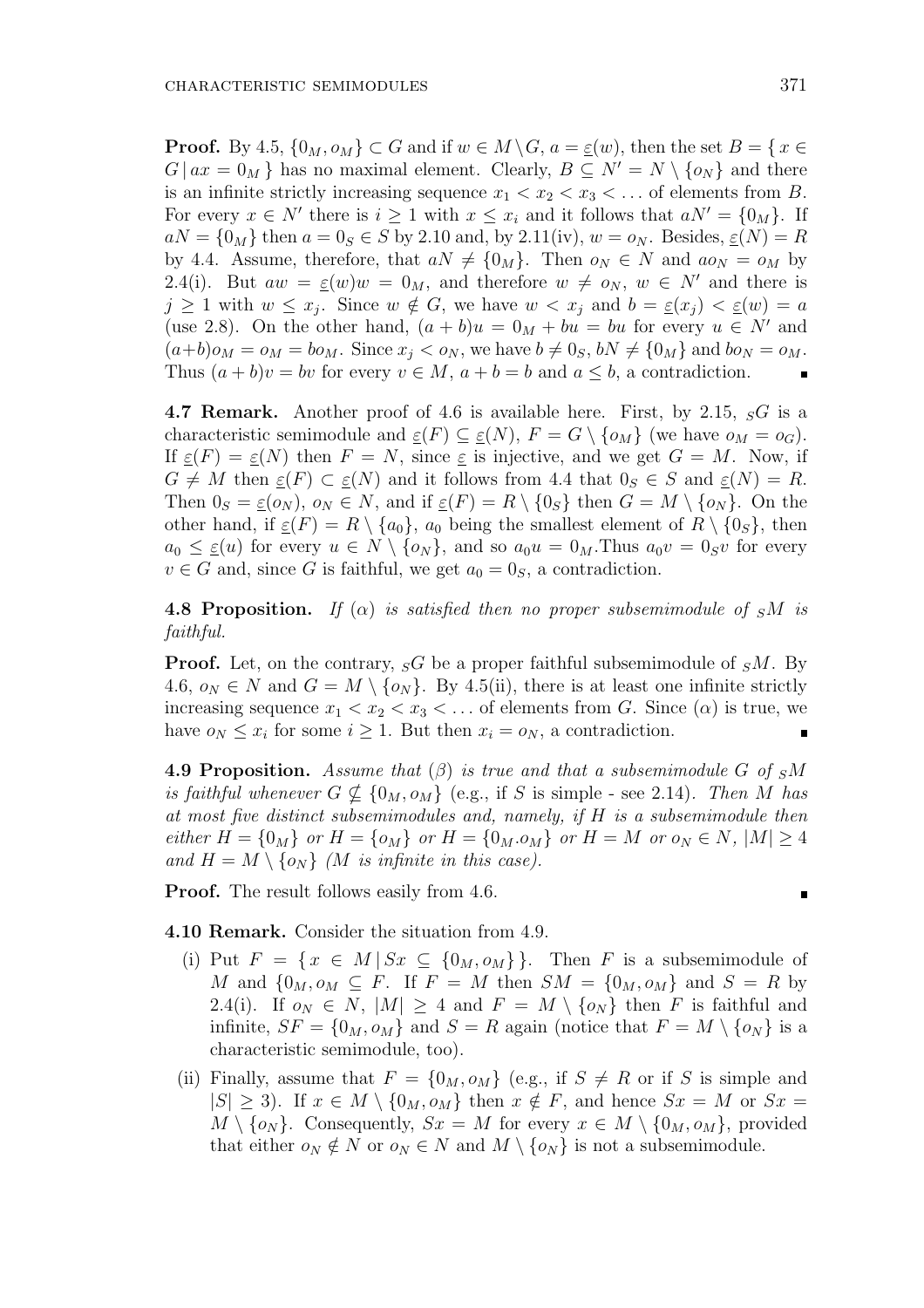$\blacksquare$ 

(iii) Assume that  $F = \{0_M, o_M\}$ ,  $o_N \in N$ ,  $|M| \geq 4$  and  $G = M \setminus \{o_N\}$  is a subsemimodule. Then *G* is an (infinite) characteristic semimodule and  $Sx = G$  for every  $x \in G \setminus \{0_M, o_M\}.$ 

**4.11 Proposition.** Assume that the semiring *S* is simple,  $|S| \geq 3$  and  $(\alpha)$  is *true. Then:*

- (i) The semimodule  $sM$  has just four subsemimodules and these are  $\{0_M\}$ , *{oM}, {*0*M, oM} and M.*
- (ii)  $Sx = M$  *for every*  $x \in M \setminus \{0_M, o_M\}.$

**Proof.** See 2.14, 4.8, 4.9 and 4.10.

In the remaining part of this section, assume that  $K = M \setminus \{0_M, o_M\} \subseteq Sx$ for every  $x \in K$ . Let  $\alpha \neq id_R, R \times R$  be a congruence of the right semimodule *R<sub>S</sub>*. Put  $A = \{ a \in R \mid (a, o_S) \notin \alpha \}$  and  $B = R \setminus A$ .

**4.12 Lemma.** For every  $x \in K$  there is  $a \in R$  with  $\varepsilon(x) < a$  and  $(\varepsilon(x), a) \in \alpha$ .

**Proof.** There is a pair  $(b, c) \in \alpha$  such that  $b < c$ . Since  $sM$  is faithful,  $bu \neq cu$  for at least one  $u \in M$ . Of course,  $bu < cu$ , and hence  $bu = 0_M$  and  $cu = o_M$  follows from 2.4(i). Consequently,  $u \in K$  and  $u = dx$ ,  $d \in S$ . Now,  $bdx = bu = 0_M$  and  $(bd + \underline{\varepsilon}(x))y \leq (bd + \underline{\varepsilon}(x))x = 0$  for  $y \in M$ ,  $y \leq x$ . If  $z \in M$ ,  $z \nleq x$ , then  $(bd + \varepsilon(x))z = o_M$ . Thus  $(bd + \varepsilon(x))v = \varepsilon(x)v$  for every  $v \in M$  and we see that  $bd \leq \varepsilon(x)$ . We have  $(\varepsilon(x), a) = (bd + \varepsilon(x), cd + \varepsilon(x)) \in \alpha$ , where  $a = cd + \varepsilon(x) \in R$ ,  $\underline{\varepsilon}(x) \leq a$ . Since  $ax = cdx + \underline{\varepsilon}(x)x = cu = o_M \neq 0_M = \underline{\varepsilon}(x)x$ , we get  $\underline{\varepsilon}(x) < a$ .

# **4.13 Lemma.**

- $(i)$   $A \neq \emptyset \neq B$ ,  $A \cap B = \emptyset$  and  $A \cup B = R$ .
- (ii) *The set*  $B$  *is a block of the congruence*  $\alpha$ *.*
- (iii) *If*  $a_0$  *is maximal in A then*  $a_0 \notin \underline{\varepsilon}(N)$ .

**Proof.** Only (iii) needs a proof. If  $a_0 = \underline{\varepsilon}(v)$ ,  $v \in N$ , then  $v \in K$ , since  $a_0 \neq o_s = \underline{\varepsilon}(0_M)$ , and, by 4.12,  $(a_0, a) \in \alpha$  for some  $a \in R$ ,  $a_0 < a$ . Since  $a_0$ is maximal in *A*, we have  $a \notin A$  and  $(a, o_S) \in \alpha$ . Since  $(a_0, a) \in \alpha$ , we have  $(a_0, o_S) \in \alpha$ , a contradiction with  $a_0 \in A$ .

**4.14 Lemma.** Let  $a_0$  be maximal in A. Put  $C = \{x \in M \mid a_0x = 0_M\}$ . Then:

- (i)  $0_M \in C \subseteq N$  *and*  $C(+)$  *is a subsemilattice of*  $M(+)$ *.*
- (ii) *The set C has no maximal element.*
- (iii)  $a_0 < \underline{\varepsilon}(x)$  for every  $x \in C$ .

(iv) *If*  $C = N$  *then*  $a_0 = 0_S$  *and*  $\alpha = \alpha_1 = (R_1 \times R_1) \cup \text{id}_R$ *, where*  $R_1 = R \setminus \{0_S\}$ *.* 

**Proof.** If  $w \in C$  is maximal in C then  $a_0 = \underline{\varepsilon}(w)$  by 4.1(ii), a contradiction with 4.13 (iii). Thus *C* has no maximal element and we have  $a_0 < \varepsilon(x)$  for every  $x \in C$ by 2.7. If  $C = N$  then  $a_0 = 0_S$  by 2.10,  $A = \{0_S\}$  and  $\alpha = \alpha_1$ .

**4.15 Lemma.** *Assume that*  $(\beta)$  *is true and let*  $a_0$  *be maximal in A. Then just one of the following three cases holds:*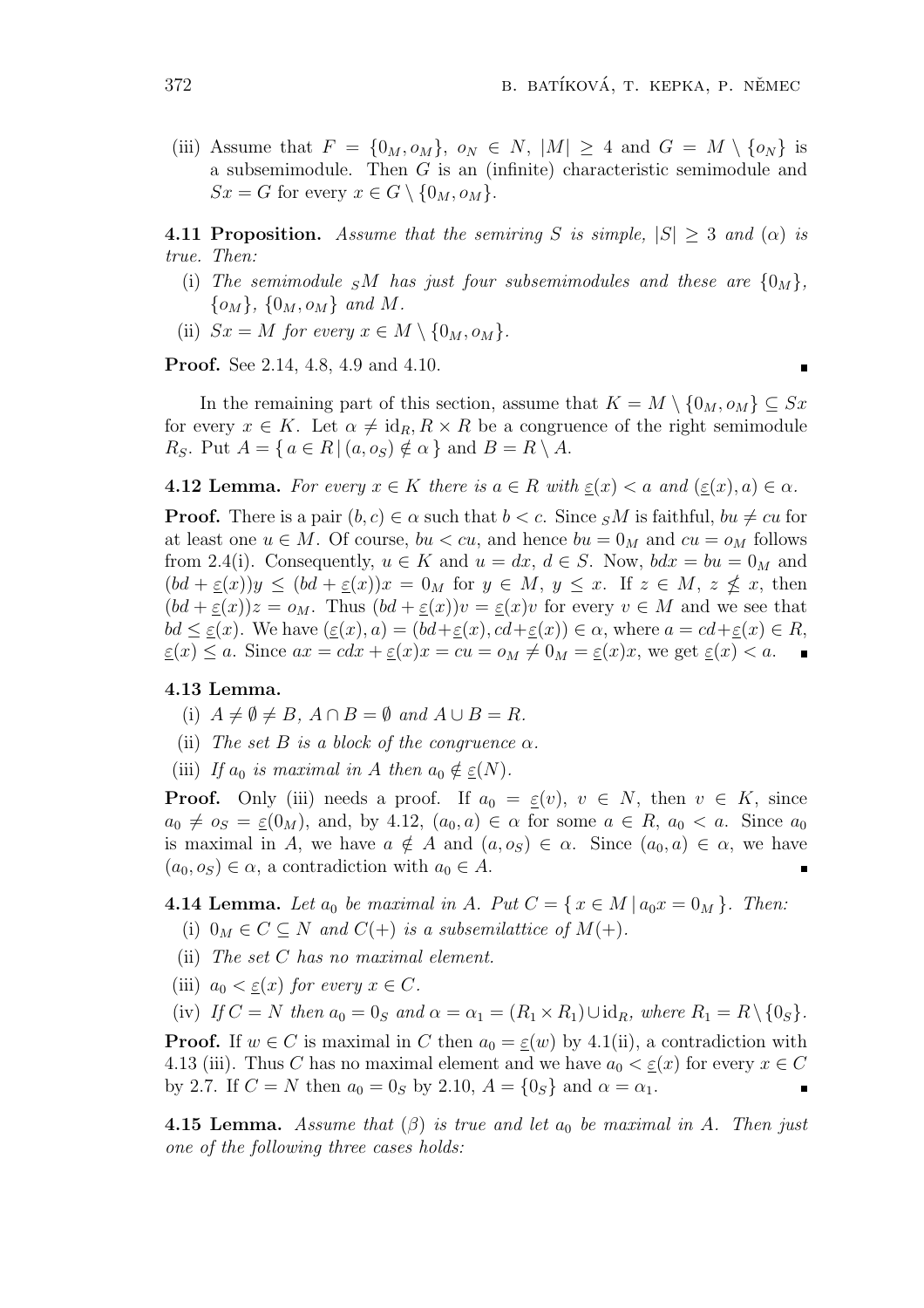- 1.  $0_S \in S$  *and*  $\alpha = \alpha_1$  (see 4.14(iv)).
- 2.  $0_S \in S$ , the set  $R_1 = R \setminus \{0_S\}$  has the smallest element  $a_0$  and  $\alpha = (R_1 \setminus \{a_0\}) \times (R_1 \setminus \{a_0\}) \cup \mathrm{id}_R$ .
- 3.  $0_s \in S$ ,  $R_1$  *has the smallest element*  $a_0$  *and*  $\alpha = (R_1 \setminus \{a_0\}) \times (R_1 \setminus \{a_0\}) \cup (\{a_0, 0_S\} \times \{a_0, 0_S\}).$

**Proof.** We have  $a_0 \notin \underline{\varepsilon}(N)$  by 4.13(iii), and hence  $0_S \in S$  by 4.4. Now, assume that  $\alpha \neq \alpha_1$  (see 4.14(iv)). Then  $a_0 \neq 0_S$  and, by 4.4,  $o_N \in N$ ,  $a_0$  is the smallest element of  $R_1 = R \setminus \{0_S\}$  and  $\underline{\varepsilon}(N) = R \setminus \{a_0\}$ . Consequently,  $B = R \setminus \{0_S, a_0\}$ and the rest is clear.  $\blacksquare$ 

**4.16 Lemma.** Assume that  $(\gamma)$  is true and let  $a_0$  be maximal in A. Then  $0_S \in S$ *and*  $\alpha = \alpha_1$ *.* 

**Proof.** Combining 4.13(iii) and 4.2, we get  $a_0 = 0_S$ . The rest is clear.

**4.17 Lemma.** *Assume that* (*β*) *is true and the set A has no maximal element. Then:*

- (i) *The set*  $A' = A \cap \underline{\epsilon}(N)$  *is infinite, has no maximal element and the set*  $A \setminus A'$ *contains at most one element.*
- (ii) *For every*  $a \in A'$  *there is an infinite strictly increasing sequence*  $a_1 < a_2 < a_1$  $a_3 < \ldots$  *of elements from A' such that*  $a_1 = a$  *and all the elements*  $a_i$  *belong to the same block of*  $\alpha$ *.*
- (iii)  $a_i = \varepsilon(x_i)$ ,  $x_i \in N$  *and*  $x_1 > x_2 > x_3 > ...$

#### **Proof.** (i) See 4.4.

(ii) We have  $a_1 = a = e(x_1)$ ,  $x_1 \in K$ . By 4.12, there is  $a_2 \in R$  with  $a_1 < a_2$  and  $(a_1, a_2) \in \alpha$ . Then  $a_2 \in A$  and, since  $a_1 \le a_2$ , we have  $a_2 \in A'$  (use 4.4). The rest is clear.

Consider the following two conditions:

- (*δ*) If  $x_1 > x_2 > x_3 > ...$  is an infinite strictly decreasing sequence of elements from *M* then for every  $x \in M \setminus \{0_M\}$  there is  $i \geq 1$  with  $x \geq x_i$ .
- (*ε*) If  $a_1 < a_2 < a_3 < \ldots$  is an infinite strictly increasing sequence of elements from *R* then for every  $a \in R \setminus \{o_S\}$  there is  $i \geq 1$  with  $a \leq a_i$ .

## **4.18 Lemma.**

- (i)  $(\varepsilon)$  *implies*  $(\delta)$ .
- (ii) *If* ( $\beta$ ) *is true then the conditions* ( $\delta$ ) *and* ( $\varepsilon$ ) *are equivalent.*

**Proof.** Use 4.4.

**4.19 Lemma.** *Assume that* (*ε*) *is true and the set A has no maximal element. Then*  $B = \{o_S\}$ *.*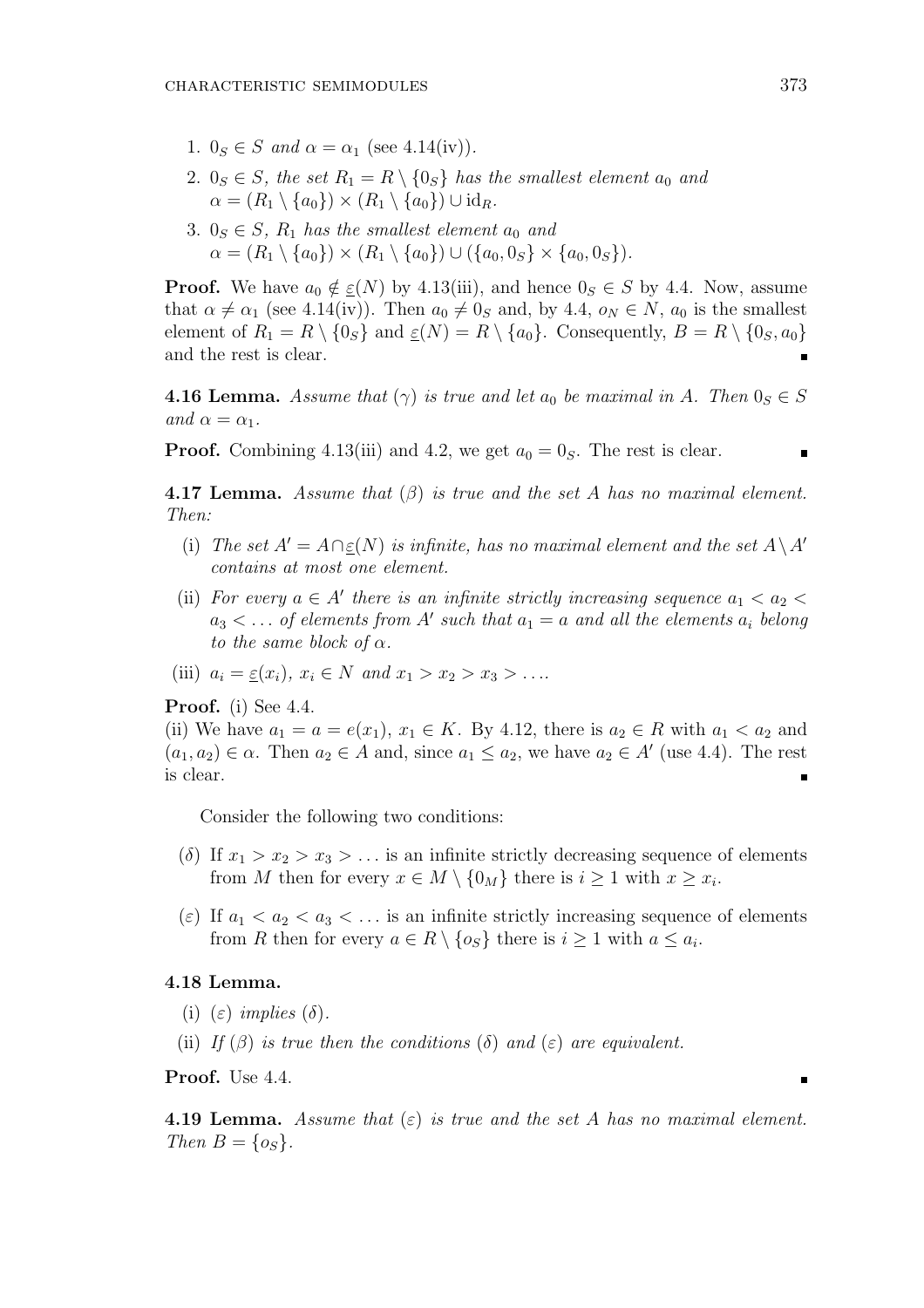**Proof.** Since A has no maximal element, there is an infinite strictly increasing sequence  $a_1 < a_2 < a_3 < \ldots$  of elements from *A*. If  $b \in B \setminus \{o_S\}$  then  $b \leq a_i$  for some  $i \geq 1$ . Now  $(a_i, o_S) = (a_i + b, a_i + o_S) \in \alpha$ , a contradiction.

**4.20 Lemma.** Assume that  $(\beta)$  and  $(\delta)$  (or  $(\gamma)$  and  $(\varepsilon)$ ) are true and the set A *has no maximal element. Then just one of the following two cases holds:*

- $(1)$   $\alpha = \alpha_2 = (R_2 \times R_2) \cup \text{id}_R$ *, where*  $R_2 = R \setminus \{o_S\}.$
- (2)  $0_S \in S$  *and*  $\alpha = \alpha_3 = (R_3 \times R_3) \cup \text{id}_R$ *, where*  $R_3 = R \setminus \{0_S, o_S\}$ *.*

**Proof.** The conditions  $(\beta)$  and  $(\epsilon)$  are satisfied (see 4.3 and 4.18). By 4.19,  $B = \{o_s\}$ . Let  $a, b \in A' = A \cap \varepsilon(N)$ . By 4.17(ii), there are infinite strictly increasing sequences  $a = a_1 < a_2 < a_3 < \ldots$  and  $b = b_1 < b_2 < b_3 < \ldots$  of elements from  $A'$  such that all  $a_i$  belong to one block of  $\alpha$  and the same is true for the elements  $b_i$ . Using  $(\varepsilon)$ , we find  $i, j \ge 1$  such that  $b \le a_i$  and  $a \le b_j$ . Then  $(a + b, a_i) = (a + b, a_i + b) \in \alpha$ ,  $(a + b, b_j) = (a + b, a + b_j) \in \alpha$ ,  $(a_i, b_j) \in \alpha$  and, finally  $(a, b) \in \alpha$ . Consequently,  $A' \times A' \subseteq \alpha$ . To finish the proof, we have to use 4.4. If  $\varepsilon(N) = R$  then  $A' = A = R \setminus \{o_S\}$  and (1) is true. If  $0_S \in S$  and  $\varepsilon(N) = R \setminus \{0_S\}$  then  $A' = A \setminus \{0_S\}$  and either (1) or (2) is true. Finally, if  $\underline{\varepsilon}(N) = R \setminus \{a_0\}$  then  $A' = A \setminus \{a_0\}$ ,  $(0_S, a) \in \alpha$  for every  $a \in A'$ ,  $a > 0_S$ , and we get  $(a_0, a) = (0_S + a_0, a + a_0) \in \alpha$ . Thus  $\alpha = \alpha_2$  in this case.

**4.21 Proposition.** Assume that the conditions  $(\gamma)$  and  $(\varepsilon)$  (or  $(\alpha)$  and  $(\delta)$ ) are *true. Then just one of the following three cases holds:*

- $(1)$   $0_S \in S$  *and*  $\alpha = \alpha_1 = (R_1 \times R_1) \cup \text{id}_R$ ,  $R_1 = R \setminus \{0_S\}.$
- $(2)$   $\alpha = \alpha_2 = (R_2 \times R_2) \cup \text{id}_R$ ,  $R_2 = R \setminus \{0_S\}.$
- $(3)$   $0_S \in S$  *and*  $\alpha = \alpha_3 = (R_3 \times R_3) \cup r m i d_R$ ,  $R_3 = R \setminus \{0_S, o_S\}$ .

**Proof.** First, if  $(\alpha)$  and  $(\delta)$  are true then  $(\beta)$ ,  $(\gamma)$  and  $(\varepsilon)$  follow from 4.3 and 4.18. Now, if the set *A* has at least one maximal element, then  $\alpha = \alpha_1$  and  $0_S \in S$ is proved in 4.16. On the other hand, if there is no maximal element in *A*, then  $\alpha = \alpha_2, \alpha_3$  is proved in 4.20.

# **5. Main results (summary)**

**5.1** Let *S* be a non-trivial semiring and *M* be a characteristic (left *S*-)semimodule. By 2.3, the mapping  $\underline{\varepsilon}$  is an injective mapping of  $N = M \setminus \{o_M\}$  into  $R = \underline{R}(S)$ and we have  $|R| \geq 2$ ,  $|N| \geq 2$  and  $|M| \geq 3$ .

## **5.1.1 Theorem.**

- (i) *The (left S-)semimodule M is simple.*
- (ii) *The right S*-semimodule  $R_S$  *is faithful and*  $o_S = o_R \in R$ *.*
- (iii) The semiring S is simple if and only if  $R + S = S$  and the semimodule  $R_S$ *is simple.*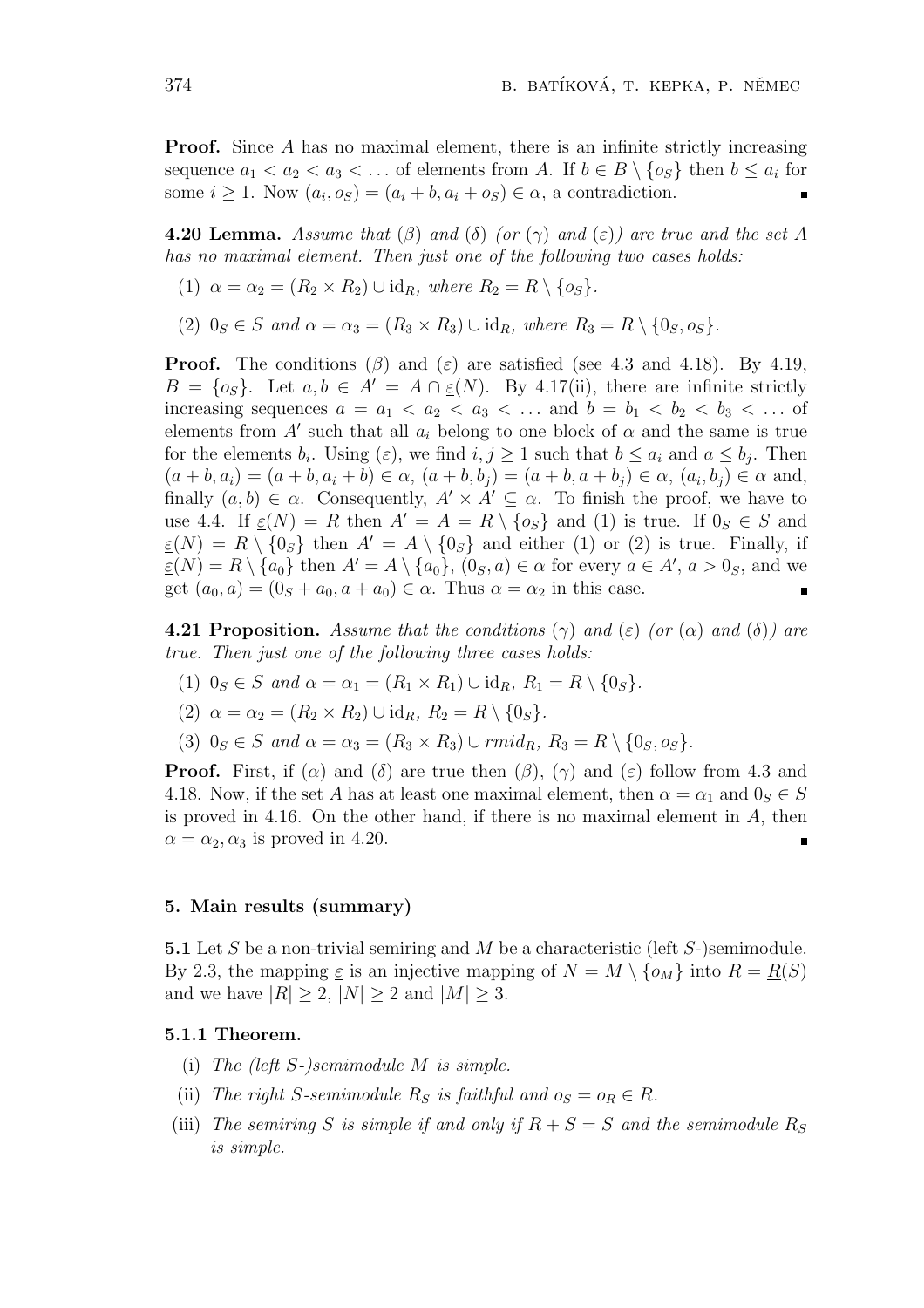- (iv)  $0_S \in S$  *if and only if*  $0_R \in R$  *(and then*  $0_S = 0_R$ *).*
- (v)  $a = 0$ <sup>*s*</sup> *if and only if*  $aN = \{0_M\}$ .
- (vi)  $\varepsilon(w) = 0$ *s if and only if w is the greatest element of the set N*.
- (vii) If  $e \in S$  *is a right multiplicatively neutral element of S then*  $e = 1_S$  *is multiplicatively neutral. Moreover, if*  $R + S = S$  *then*  $0_S \in S$ *.*
- (viii) If  $Sx = M$  for at least one  $x \in M$  and if  $e \in S$  is a left multiplicatively *neutral element then*  $e = 1_S$  *is multiplicatively neutral.*
- (ix) If the semiring *S* is simple,  $|S| \geq 3$  and if  $e \in S$  is left multiplicatively *neutral then*  $e = 1_S$  *is multiplicatively neutral.*

**Proof.** See 2.2, 2.4(ii), 2.5, 2.6, 2.10, 2.11, 2.12, 2.13, 2.17 and 2.18.

**5.1.2 Theorem.** *Assume that the condition* (*α*) *is true. Then:*

- (i) *Either*  $\underline{\varepsilon}(N) = R$  *or*  $0_S \in S$  *and*  $\underline{\varepsilon}(N) = R \setminus \{0_S\}.$
- (ii) *No proper subsemimodule of M is faithful.*
- (iii) *If S* is simple then  $Sx = M$  for every  $x \in M \setminus \{0_M, o_M\}$ .

**Proof.** See 4.2, 4.8 and 4.11.

**5.1.3 Remark.** Assume that the condition  $\alpha$  is satisfied. Then either  $\varepsilon(N) = R$ or  $0_S \in S$  and  $\underline{\varepsilon}(N) = R \setminus \{0_S\}$ . Now, let M' be any characteristic semimodule. According to 4.3, condition  $(\gamma)$  is fulfilled, and hence we can use 4.2 to show that  $\underline{\varepsilon}(N') = R$  or  $\underline{\varepsilon}(N') = R \setminus \{0_S\}$ , where  $N' = M' \setminus \{0_{M'}\}$ .

- (i) If  $\epsilon(N) = R = \epsilon(N')$  then  $sM \cong {}^1S R \cong sM'$ , and so  $sM \cong sM'$  (see 3.3) and [1, 7.2]).
- (ii) If  $0_S \in S$  and  $\underline{\varepsilon}(N) = R \setminus \{0_S\} = \underline{\varepsilon}(N')$  then  $sM \cong {}^2_S R \cong sM'$ , and so  $sM \cong sM'$  (see 3.4 and [1, 7.3]).
- (iii) Assume that  $0_S \in S$ ,  $\underline{\varepsilon}(N) = R$  and  $\underline{\varepsilon}(N') = R \setminus \{0_S\}$ . By 3.3 and 3.4, we have  $M \cong {}^1_S R$  and  $M' \cong {}^2_S R$ . By [1, 7.3.7], the semimodule  ${}^2_S R$  (or  $M'$ ) is isomorphic to a (proper) subsemimodule of  $\frac{1}{S}R$  (or *M*). But this is a contradiction with 5.1.2(ii).
- (iv) Assume, finally, that  $0_S \in S$ ,  $\underline{\varepsilon}(N) = R \setminus \{0_S\}$  and  $\underline{\varepsilon}(N') = R$ . Again, we have  $M \cong {}^2_S R$ ,  $M' \cong {}^1_S R$  and  $\overline{M}$  is isomorphic to a (proper) subsemimodule of *M'*. But *M'* satisfies  $(\beta)$ , and hence  $o_{N'} \in N'$  and  $G = M' \setminus \{o_{N'}\}$  $(see 4.6).$
- **5.2.** Let *S* be a semiring such that  $|R| \geq 2$ .

**5.2.1 Theorem.** *Assume that the condition* (*γ*) *is satisfied. The following two conditions are equivalent:*

- (i) *There is a characteristic semimodule M such that*  $0_S \in \underline{\epsilon}(M) \setminus \{o_M\}$  *in case when*  $0_S \in S$ *.*
- (ii) *Condition* 3.3(ii) *is satisfied.*